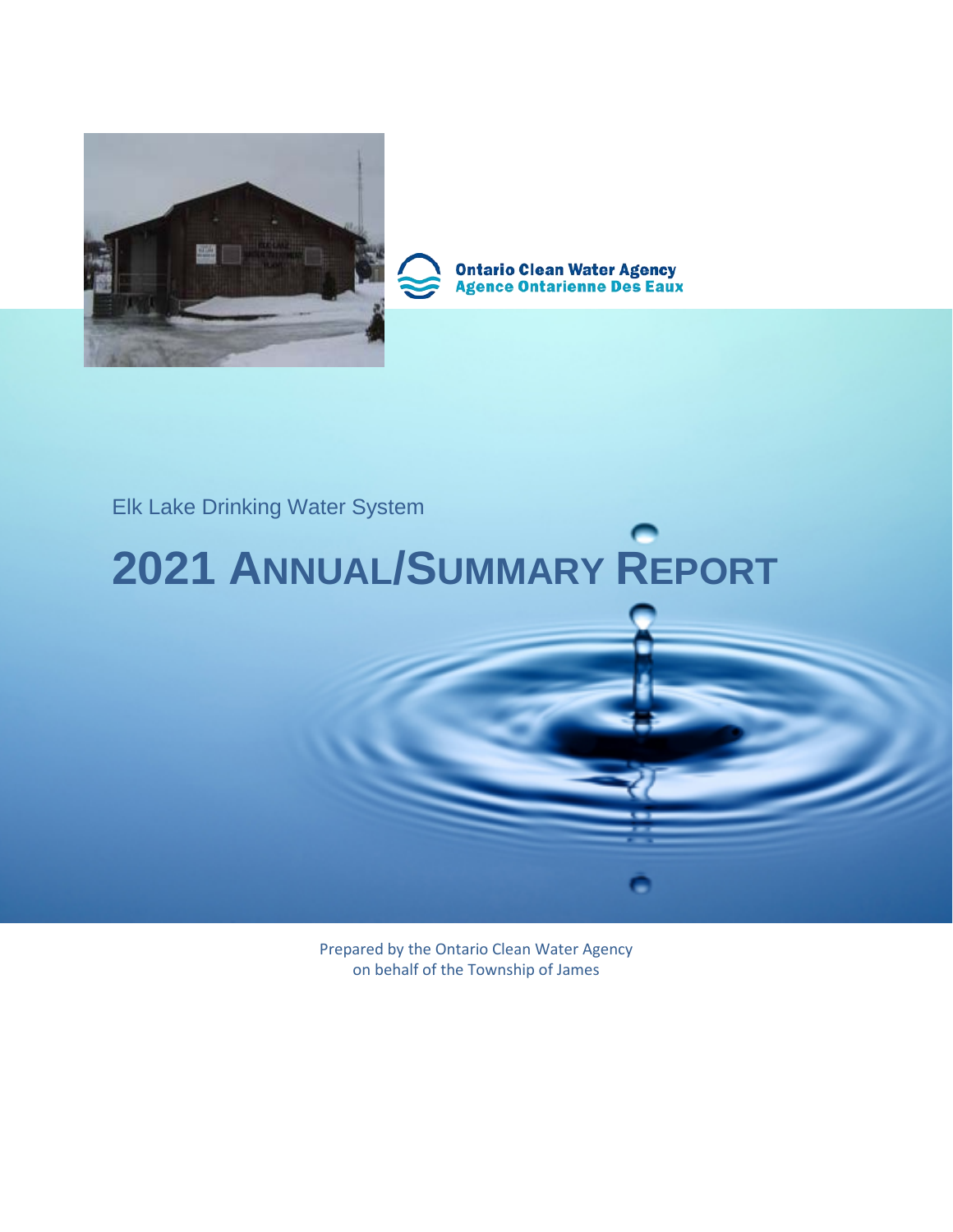#### **TABLE OF CONTENTS**

| SIGNIFICANT EXPENSES INCURRED IN THE DRINKING WATER SYSTEM 4<br>4.O           |
|-------------------------------------------------------------------------------|
| 5.0 DETAILS ON NOTICES OF ADVERSE TEST RESULTS AND OTHER PROBLEMS REPORTED TO |
| MICROBIOLOGICAL TESTING PERFORMED DURING THE REPORTING PERIOD 5<br>6.0        |
| 7.0 OPERATIONAL TESTING PERFORMED DURING THE REPORTING PERIOD5                |
|                                                                               |
|                                                                               |
| 2.0                                                                           |
| 3.0 SUMMARY OF FLOWS AND COMPARISON TO REGULATORY LIMITS 11                   |
|                                                                               |

#### **List of Figures**

**Figure 1 – 2021 – Comparison of Treated Water Flows to the Rated Capacity Figure 2 – Historical Water Usage Trends (2017 to 2021)**

#### **List of Appendices**

**APPENDIX A – Monthly Summary of Microbiological Test Results APPENDIX B – Monthly Summary of Operational Data**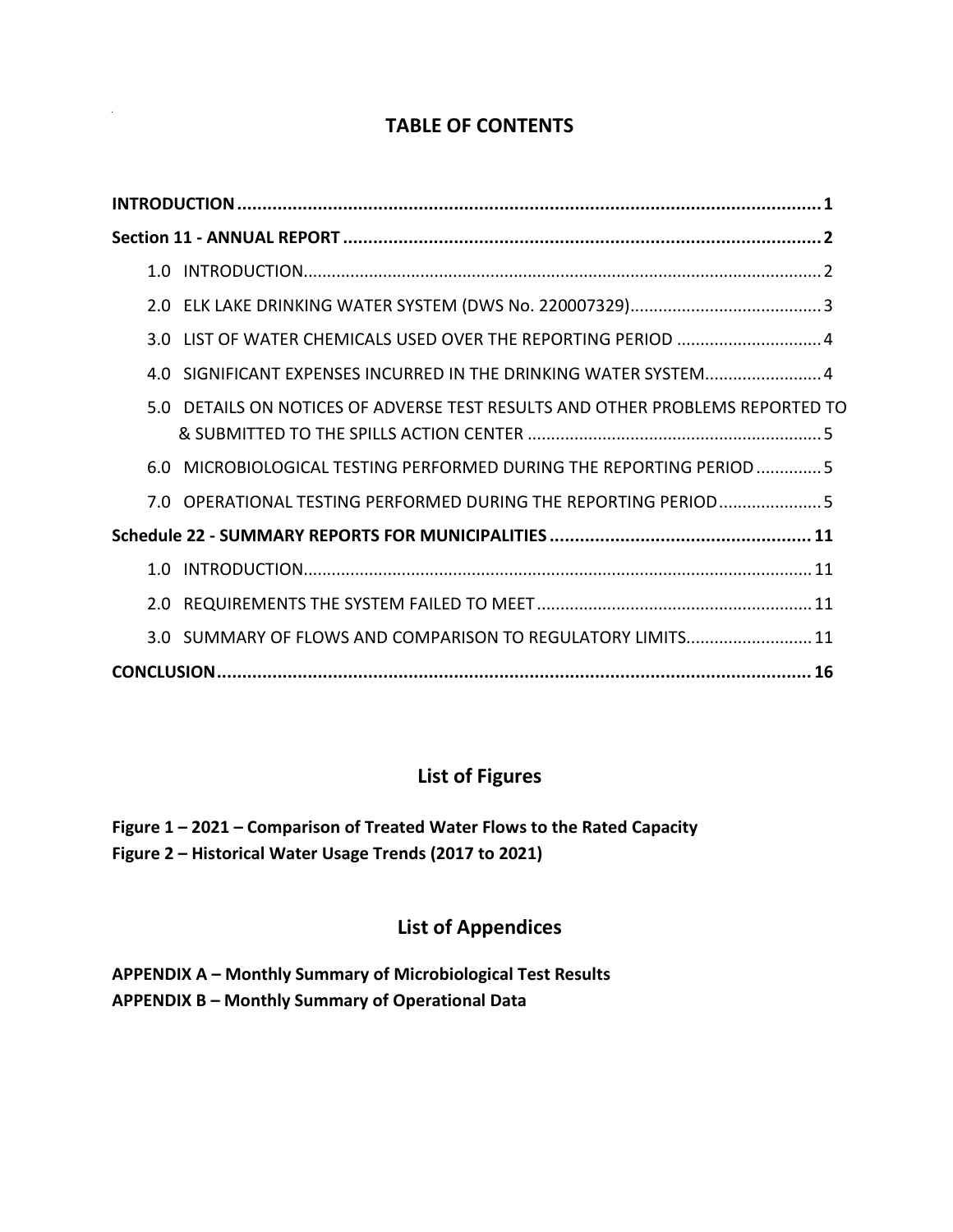#### <span id="page-2-0"></span>**INTRODUCTION**

Municipalities throughout Ontario have been required to comply with Ontario Regulation 170/03 made under the *Safe Drinking Water Act* (SDWA) since June 2003. The Act was enacted following recommendations made by Commissioner O'Conner after the Walkerton Inquiry. The Act's purpose is to protect human health through the control and regulation of drinking water systems. O. Reg. 170/03 regulates drinking water testing, use of licensed laboratories, treatment requirements and reporting requirements.

Section 11 of Regulation 170/03 requires the owner to produce an Annual Report. This report must include the following:

- 1. Description of system & chemical(s) used
- 2. Summary of any adverse water quality reports and corrective actions
- 3. Summary of all required testing
- 4. Description of any major expenses incurred to install, repair or replace equipment

This annual report must be completed by February 28th of each year.

Schedule 22 of the regulation also requires a Summary Report which must be presented & accepted by Council by March  $31<sup>st</sup>$  of each year for the preceding calendar year.

The report must list the requirements of the Act, its regulations, the system's Drinking Water Works Permit (DWWP), Municipal Drinking Water Licence (MDWL), Certificate of Approval (if applicable), and any regulatory requirements the system failed to meet during the reporting period. The report must also specify the duration of the failure, and for each failure referred to, describe the measures that were taken to correct the failure.

The *Safe Drinking Water Act* (2002) and the drinking water regulations can be viewed at the following website: [http://www.e-laws.gov.on.ca.](http://www.e-laws.gov.on.ca/)

To enable the Owner to assess the rated capacity of their system to meet existing and future planned water uses, the following information is also required in the report.

- 1. A summary of the quantities and flow rates of water supplied during the reporting period, including the monthly average and the maximum daily flows,
- 2. A comparison of the summary to the rated capacity and flow rates approved in the systems approval, drinking water works permit or municipal drinking water licence or a written agreement if the system is receiving all its water from another system under an agreement.

The reports have been prepared by the Ontario Clean Water Agency (OCWA) on behalf of the Owner and presented to council as the 2021 Annual/Summary Report.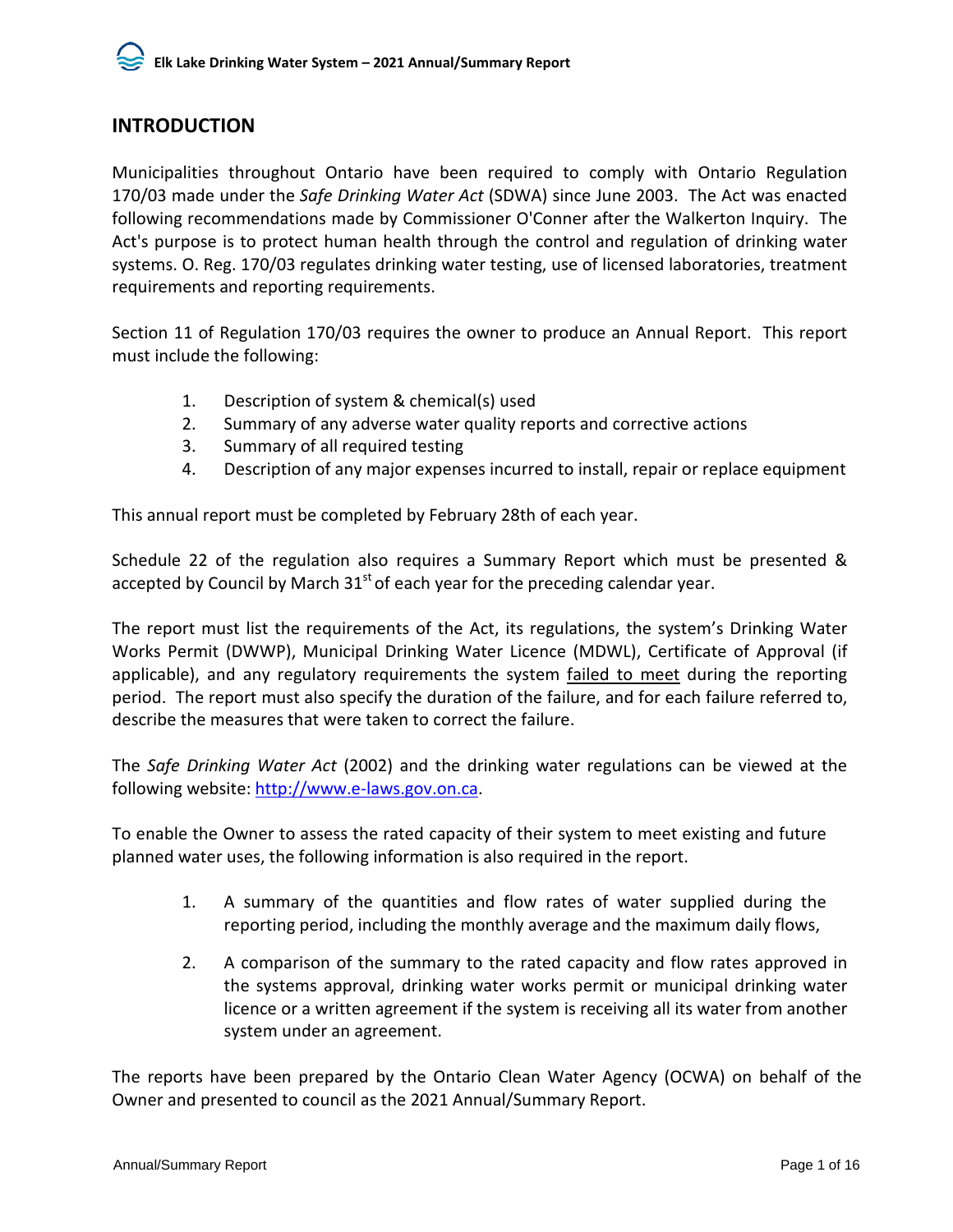Elk Lake Drinking Water System

# Section 11 2021 ANNUAL REPORT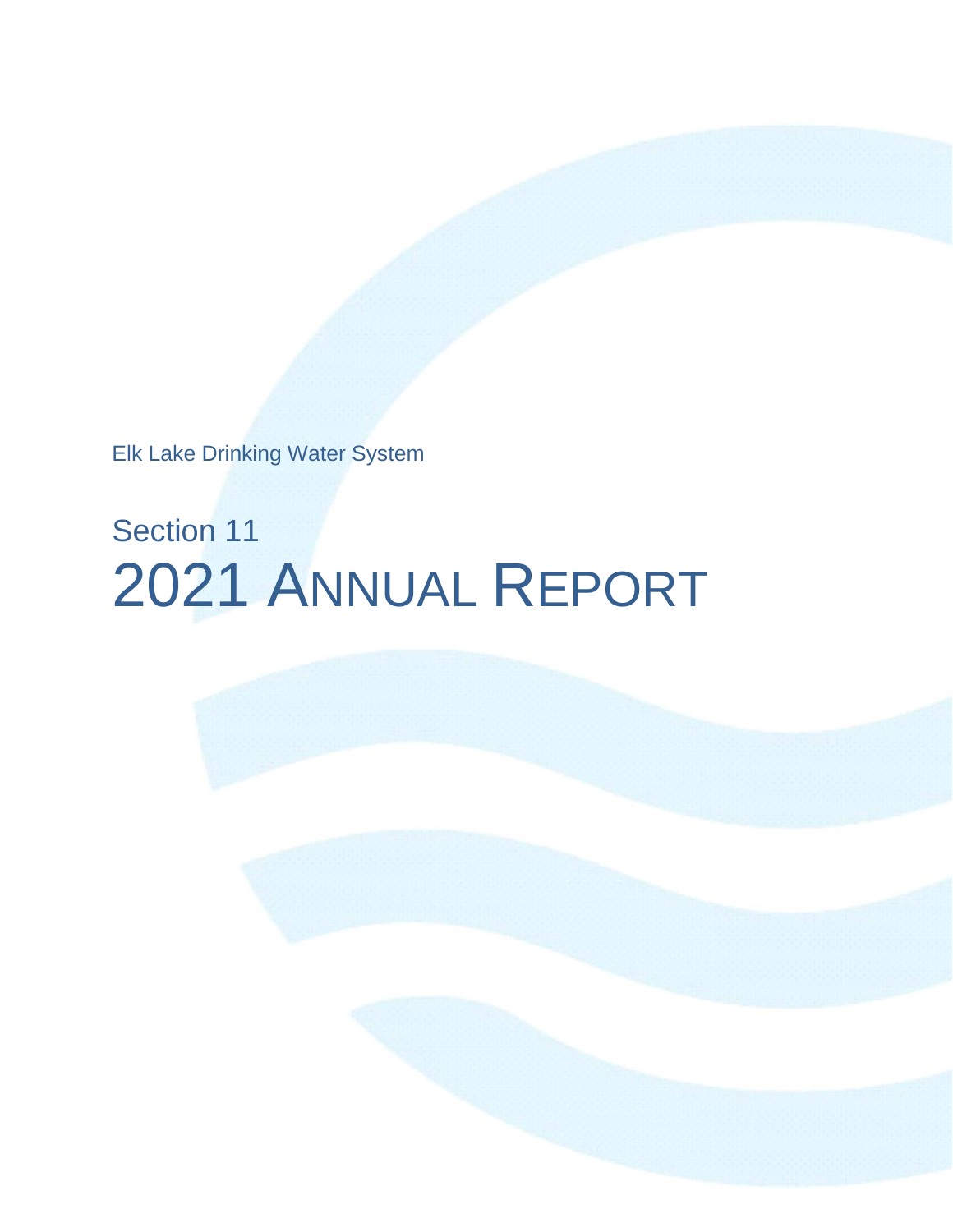#### <span id="page-4-0"></span>**Section 11 - ANNUAL REPORT**

#### <span id="page-4-1"></span>**1.0 INTRODUCTION**

| <b>Elk Lake Drinking Water System</b>    |
|------------------------------------------|
| 220007329                                |
| The Corporation of the Township of James |
| Large Municipal, Residential System      |
| January 1, 2021 to December 31, 2021     |
|                                          |

**Does your Drinking Water System serve more than 10,000 people?** No

**Is your annual report available to the public at no charge on a web site on the Internet?** Yes at<http://www.elklake.ca/>

**Location where the report required under O. Reg. 170/03 Schedule 22 will be available for inspection.** 

Elk Lake Municipal Office 33 Third Street Elk Lake, Ontario P0J 1G0

#### *Drinking Water Systems that receive drinking water from the Elk Lake Drinking Water System*

The Elk Lake Drinking Water System provides all drinking water to the community of Elk Lake.

#### *The Annual Report was not provided to any other Drinking Water System Owners.*

The Ontario Clean Water Agency prepared the 2021 Annual/Summary Report for the Elk Lake Drinking Water System and provided a copy to the system owner; the Township of James. The Elk Lake Drinking Water System is a stand-alone system that does not receive water from or send water to another system.

#### *Notification to system users that the Annual Report is available for viewing is accomplished through:*

• Notice via the local newspaper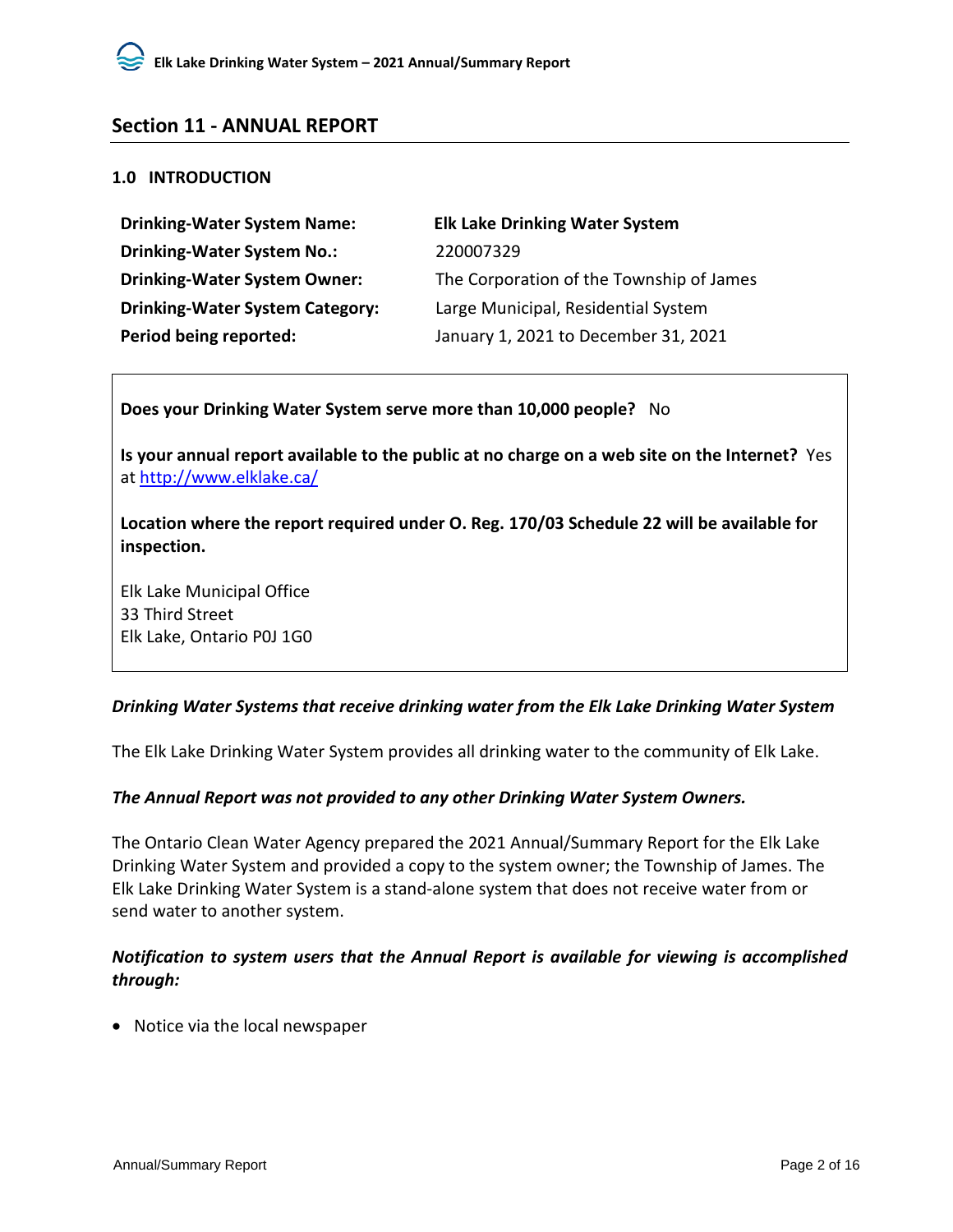#### <span id="page-5-0"></span>**2.0 ELK LAKE DRINKING WATER SYSTEM (DWS No. 220007329)**

The Elk Lake Drinking Water System is owned by the Corporation of the Township of James and consists of a Class 1 water treatment subsystem and a Class 1 water distribution subsystem. The system is a communal ground water well supply that services the Town of Elk Lake. The Ontario Clean Water Agency is the accredited operating authority and is designated as the Overall Responsible Operator for both the water treatment and water distribution facilities.

#### *Raw Water Supply*

The water treatment facility is located on Lot 83 First Street in the Township of James and is supplied by one 65 m deep, double steel casing production well. The well is located in water treatment plant and is equipped with a vertical turbine pump, rated at 63 L/s with a 250 mm diameter magnetic flow meter installed on the discharge line. The well includes pump-to-waste capabilities from the pump discharge line.

A second well located in the vicinity of the east end of the bridge across the Montreal River on Lot 5, Concession 5 in the Township of James acts as a monitoring/observation well. It is drilled to a depth of 79 meters and consists of a steel casing. This well is not equipped with a well pump and is not connected to the water treatment plant.

#### *Water Treatment*

The production well feeds the water treatment plant that has a maximum rated capacity of 2790 cubic meters per day (m $3/$ d).

The raw water is directed to an iron and manganese removal system (Filtronics brand) consisting of two reaction vessels fed with sodium hypochlorite, three pressure filters each having a rated capacity of 646 L/min, three flow meters dedicated to each filter and continuous monitoring of chlorine residual and filter operation. The filter backwash recycling system is equipped with a 40  $m<sup>3</sup>$  underground holding tank, a submersible pump rated at 3.8 L/s with a discharge line that recirculates the supernatant with raw water at the well pump header and a sludge pump for residual disposal to a tanker truck.

The disinfection system consists of a 450 L sodium hypochlorite solution tank equipped with spill containment and duplicate pace-to-flow chemical feed injection pumps (one duty and one standby). Chemical injection is accomplished at the raw water pipe header, prior to entering the reaction vessels.

#### *Water Storage and Pumping Capabilities*

The treated water discharges into twin cell storage clearwells, connected in series and having a total volume of 540 m<sup>3</sup>. Curtain baffling was installed in Cell #2 of the clearwell to provide sufficient chlorine contact time.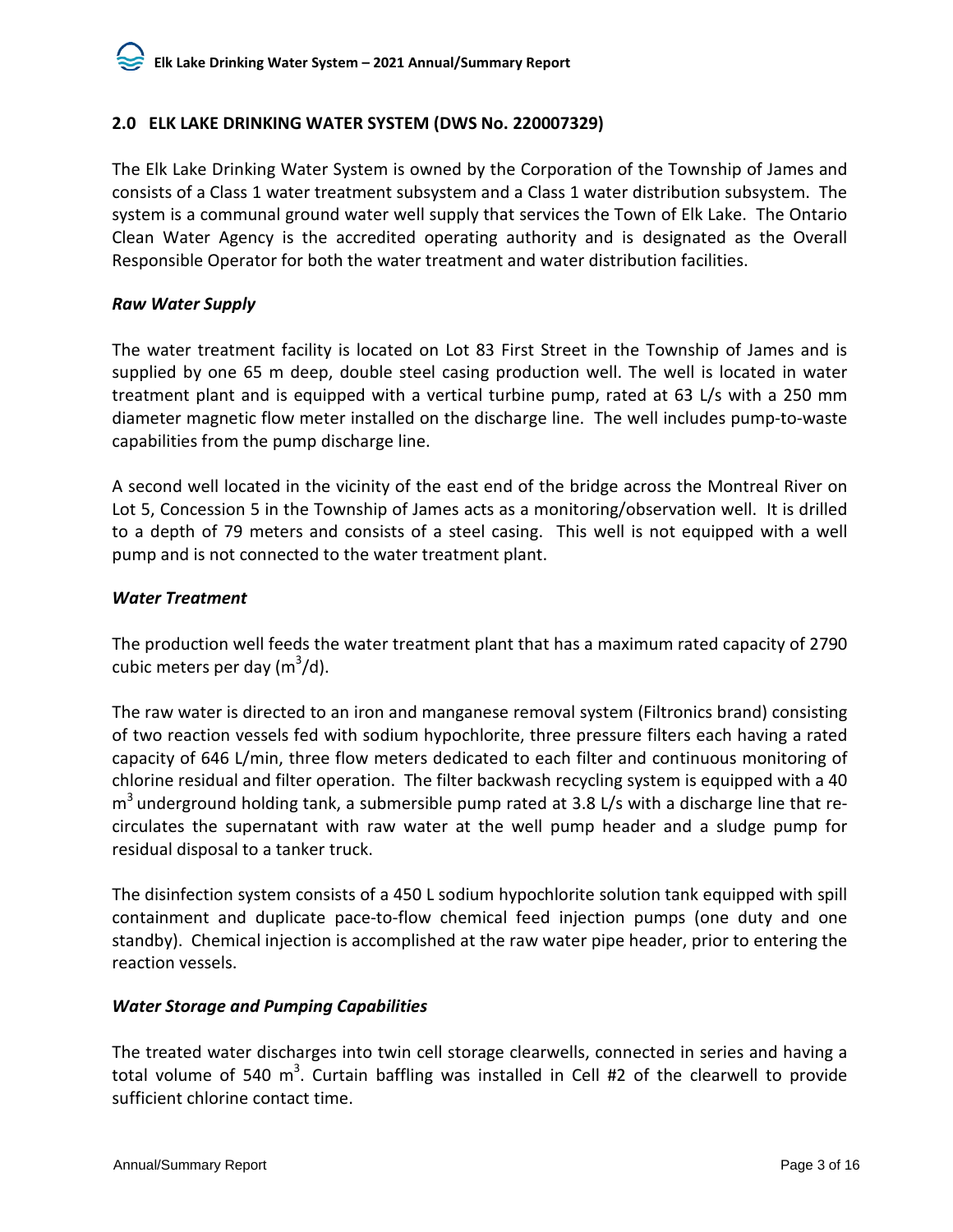Three vertical turbine pumps (one duty, one standby draw from clearwell #1, and one fire pump installed over clearwell #2) with variable frequency drives each rated at 37.5 L/s. A magnetic finished flow meter, chlorine residual analyzer, and a surge anticipator are installed on the discharge main prior to exiting the pump house and entering the distribution system. The water treatment process is controlled by a dedicated Program Logic Controller (PLC) and monitored through the SCADA computer system.

#### *Control System*

Control System Supervisory Control and Data Acquisition (SCADA) is the method of control implemented for the Elk Lake Water Treatment System. All analyzing, monitoring and control module equipment information is routed through the SCADA system for operator monitoring and control. Control of equipment can be accomplished locally using the SCADA computer located at the Elk Lake water treatment plant or remotely using operator computers and cell phones. Alarm capability and set point adjustment along with trend monitoring are also available through SCADA system controls.

#### *Emergency Power*

A 160 kW emergency stand-by power generator is available at the plant and is capable of supplying power to the entire facility during power failures.

#### *Distribution System*

The Elk Lake Drinking Water System is classified as a Large Municipal Residential Drinking Water System and provides water to a population of approximately 440 residents through an estimated 220 service connections. The distribution system was constructed in 1992 and consists of mainly of PVC constructed pipe. Approximately 60 fire hydrants are connected to the system to aid in fire protection. There are no off-site water storage facilities in the distribution system, as storage is incorporated within the treatment plant.

#### <span id="page-6-0"></span>**3.0 LIST OF WATER CHEMICALS USED OVER THE REPORTING PERIOD**

The following chemicals were used in the treatment process at the Elk Lake Water Treatment Plant.

• Sodium hypochlorite – Oxidation and Disinfection

#### <span id="page-6-1"></span>**4.0 SIGNIFICANT EXPENSES INCURRED IN THE DRINKING WATER SYSTEM**

OCWA is committed to maintaining the assets of the drinking water system and sustains a program of scheduled inspection and maintenance activities using a computerized Work Management System (WMS).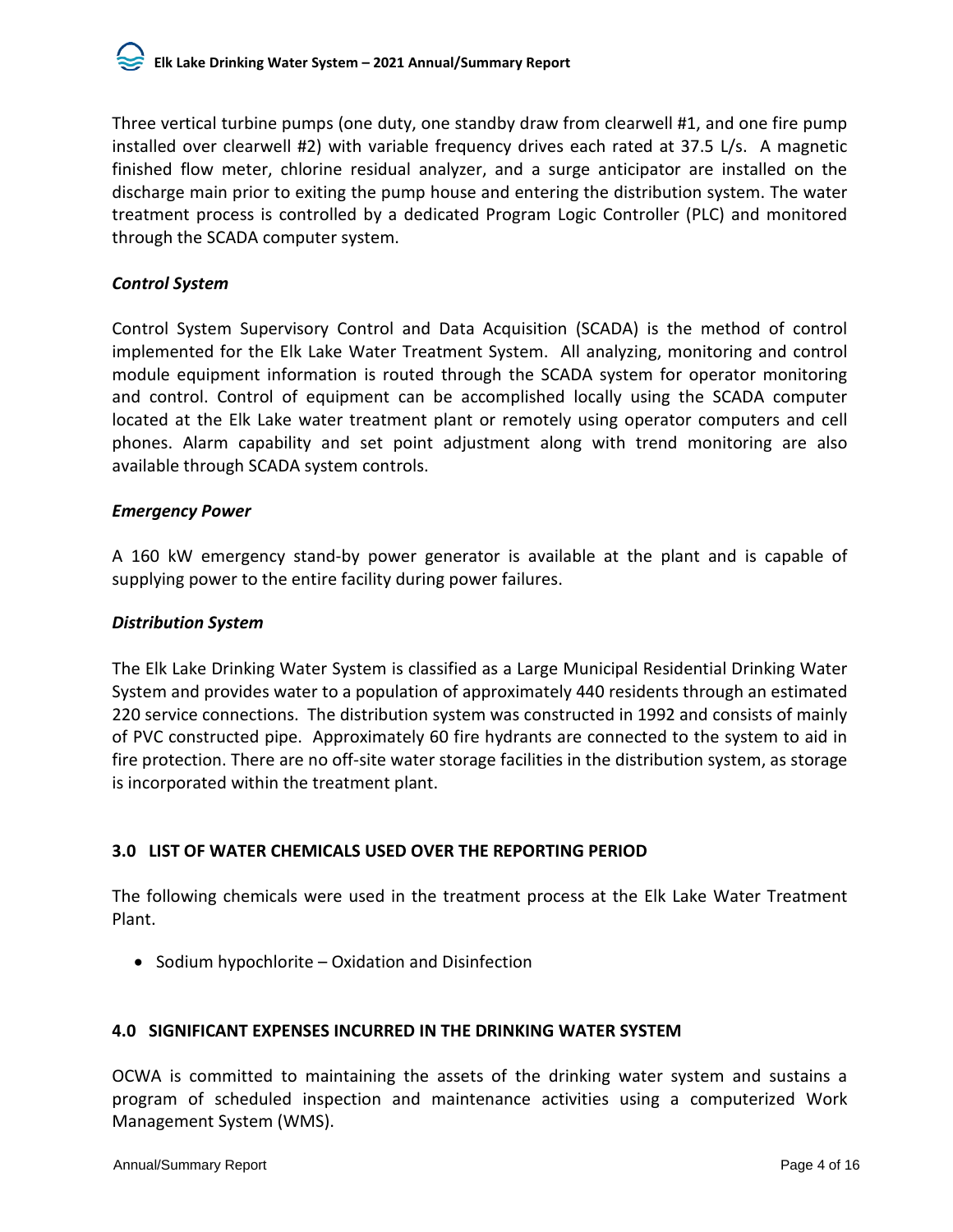Significant expenses incurred in the drinking water system include:

- Purchased valve bank and water separator
- Purchased membranes and electrolyte for analyzer

#### <span id="page-7-0"></span>**5.0 DETAILS ON NOTICES OF ADVERSE TEST RESULTS AND OTHER PROBLEMS REPORTED TO & SUBMITTED TO THE SPILLS ACTION CENTER**

Based on information kept on record by OCWA, the Elk Lake Drinking Water System was in full compliance in 2021 with no adverse water quality incidents reported to the Ministry's Spills Action Centre.

#### <span id="page-7-1"></span>**6.0 MICROBIOLOGICAL TESTING PERFORMED DURING THE REPORTING PERIOD**

| Sample Type           | # of<br><b>Samples</b> | Range of<br>E. coli Results<br>(min to max) | Range of<br><b>Total Coliform Results</b><br>(min to max) | # of HPC<br><b>Samples</b> | Range of<br><b>HPC Results</b><br>(min to max) |
|-----------------------|------------------------|---------------------------------------------|-----------------------------------------------------------|----------------------------|------------------------------------------------|
| Raw (Production Well) | 52                     | $0$ to $2$                                  | $0$ to $2$                                                | 0                          | N/A                                            |
| Treated               | 52                     | $0$ to $0$                                  | 0 to 0                                                    | 52                         | $<$ 10 to 40                                   |
| Distribution          | 104                    | 0 to 0                                      | 0 to 0                                                    | 52                         | $<$ 10 to 30                                   |

#### *Summary of Microbiological Data*

**Maximum Allowable Concentration (MAC) for** *E. coli* **= 0 Counts/100 mL**

**MAC for Total Coliforms = 0 Counts/100 mL**

**"<" denotes less than the laboratory's method detection limit**

**">" denotes greater than the laboratory's method detection limit.**

#### **Notes:**

1. One microbiological sample is collected and tested each week from the raw and treated water supply. A total of two microbiological samples are collected and tested each week from the Elk Lake distribution system. At least 25% of the distribution samples must be tested for HPC bacteria.

Refer to *Appendix A* for a monthly summary of microbiological test results.

#### <span id="page-7-2"></span>**7.0 OPERATIONAL TESTING PERFORMED DURING THE REPORTING PERIOD**

#### *Summary of Raw Water Turbidity Data*

| <b>Parameter</b> | # of Samples | <b>Range of Results</b><br>(min to max) | <b>Unit of Measure</b> |
|------------------|--------------|-----------------------------------------|------------------------|
| Turbidity (Well) | 26           | 0.25 to 1.89                            | NTU                    |
|                  |              |                                         |                        |

**Note:** Turbidity samples are required once every month.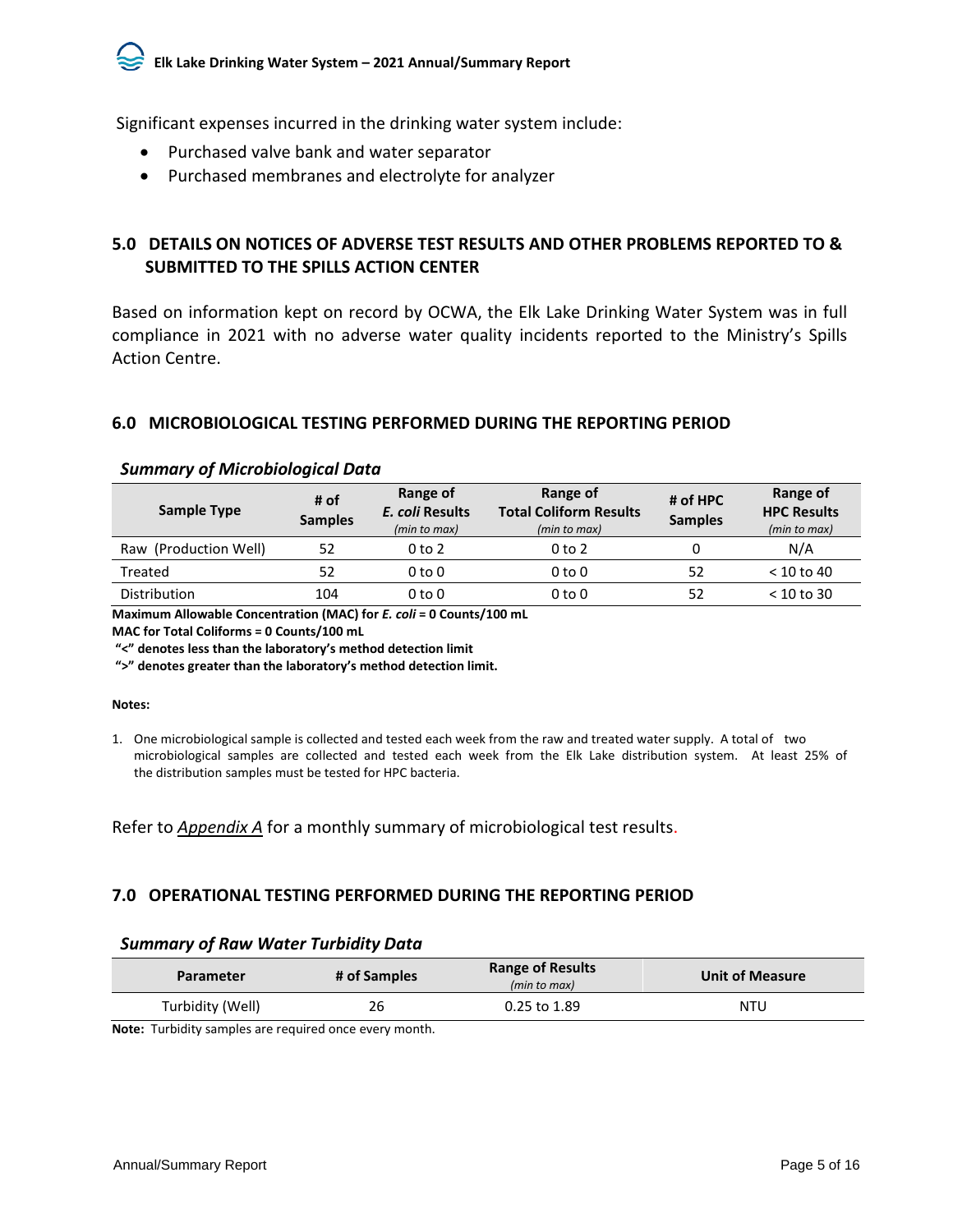| <b>Parameter</b>              | # of Samples | <b>Range of Results</b><br>(min to max) | <b>Unit of Measure</b> | <b>Standard</b> |
|-------------------------------|--------------|-----------------------------------------|------------------------|-----------------|
| <b>Free Chlorine Residual</b> | 8760         | $0.28*$ to 2.04                         | mg/L                   |                 |

#### *Continuous Monitoring in the Treatment Process*

#### **Notes**:

1. For continuous monitors 8760 is used as the number of samples for one year.

2. \* CT is the concentration of chlorine in the water times the time of contact that the chlorine has with the water. It is used to demonstrate the level of disinfection treatment in the water. CT calculations are performed for the Elk Lake water plant if the free chlorine residual level drops below 0.330 mg/L to ensure primary disinfection is achieved. One CT calculation was required on November 25th when the system was experiencing issues with the sodium hypochlorite pump which was immediately resolved.

#### *Summary of Chlorine Residual Data in the Distribution System*

| <b>Parameter</b>       | <b>No. of Samples</b> | <b>Range of Results</b><br>(min to max) | <b>Unit of Measure</b> | <b>Standard</b> |
|------------------------|-----------------------|-----------------------------------------|------------------------|-----------------|
| Free Chlorine Residual | 364                   | $0.32$ to $1.97$                        | mg/L                   | $\geq 0.05$     |

**Note:** A total of seven operational checks for chlorine residual in the distribution system are collected each week. Four (4) samples are tested one day and three (3) on a second day. The sample sets are collected at least 48-hours apart and samples collected on the same day are from different locations.

Refer to *Appendix B* for a monthly summary of the above operational data.

| Date of Sample | <b>Nitrate Result</b> | <b>Nitrite Result</b> | <b>Unit of Measure</b> | Exceedance |
|----------------|-----------------------|-----------------------|------------------------|------------|
| January 13     | < 0.05                | < 0.05                | mg/L                   | No         |
| April 14       | < 0.05                | < 0.05                | mg/L                   | No         |
| July 14        | < 0.05                | < 0.05                | mg/L                   | No         |
| October 6      | < 0.05                | < 0.05                | mg/L                   | No         |

#### *Summary of Nitrate & Nitrite Data (sampled at the water treatment plant every quarter)*

**Maximum Allowable Concentration (MAC) for Nitrate = 10 mg/L MAC for Nitrite = 1 mg/L**

#### *Summary of Total Trihalomethane Data (sampled in the distribution system every quarter)*

| Date of Sample | <b>Result Value</b> | <b>Unit of Measure</b> | <b>Running Average</b> | Exceedance |
|----------------|---------------------|------------------------|------------------------|------------|
| January 11     | 16                  | ug/L                   |                        |            |
| April 12       | 21                  | ug/L                   |                        |            |
| July 12        | 22                  | ug/L                   | 24.3                   | No         |
| October 18     | 38                  | ug/L                   |                        |            |

**Maximum Allowable Concentration (MAC) for Total Trihalomethanes = 100 ug/L (Four Quarter Running Average)**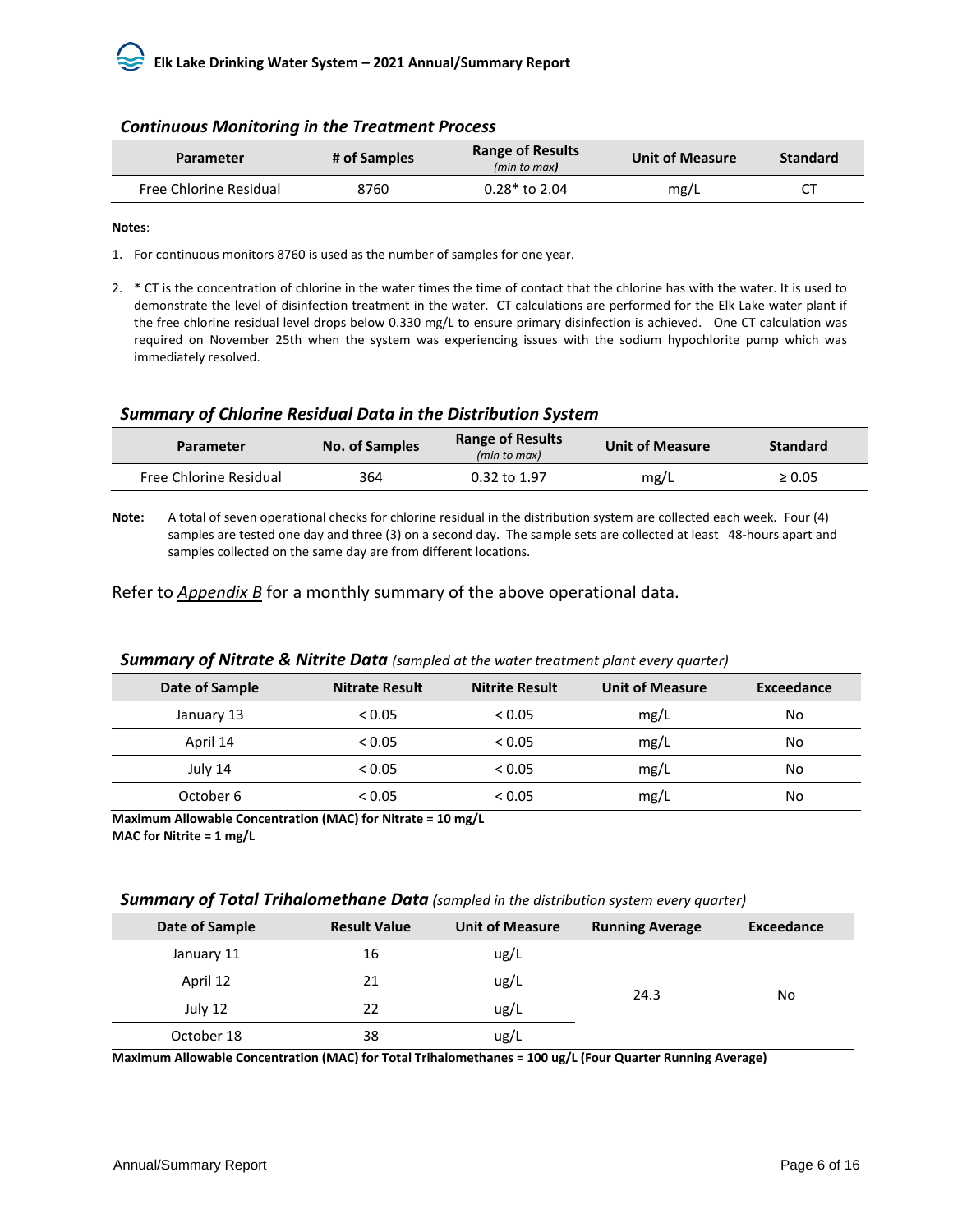| Date of Sample | <b>Result Value</b> | <b>Unit of Measure</b> | <b>Running Average</b> | Exceedance |  |
|----------------|---------------------|------------------------|------------------------|------------|--|
| January 11     | 28                  | ug/L                   |                        |            |  |
| April 12       | 16                  | ug/L                   |                        |            |  |
| July 12        | 17                  | ug/L                   | 22.0                   | No         |  |
| October 18     | 27                  | ug/L                   |                        |            |  |

*Summary of Total Haloacetic Acid Data (sampled in the distribution system every quarter)*

**Maximum Allowable Concentration (MAC) for Total Haloacetic Acids = 80 ug/L (Four Quarter Running Average)**

#### *Summary of Most Recent Lead Data under Schedule 15.1*

*(applicable to the following drinking water systems; large municipal residential systems, small, municipal residential systems, and non-municipal year-round residential systems)* 

The Elk Lake Drinking Water System was eligible to follow the "Exemption from Plumbing Sampling" as described in section 15.1-5(9) and 15.1-5(10) of Schedule 15.1 of Ontario Regulation 170/03. The exemption applies to a drinking water system if, in two consecutive periods at reduced sampling, not more than 10% of all samples from plumbing exceed the maximum allowable concentration (MAC) of 10 ug/L for lead. As such, the system was required to test for total alkalinity and pH in one distribution sample collected during the periods of December 15 to April 15 (winter period) and June 15 to October 15 (summer period). This testing is required in every 12-month period with lead testing in every third 12-month period.

Lead samples were last collected in 2020 and results were well below the MAC. Two rounds of alkalinity and pH testing were carried out on March  $8^{th}$  and September 15<sup>th</sup> of 2021. Results are summarized in the table below.

| Date of Sample | # of<br><b>Samples</b> | Field pH | <b>Field Temperature</b><br>$(^{\circ}C)$ | <b>Alkalinity</b><br>(mg/L) | Lead<br>(ug/L) |
|----------------|------------------------|----------|-------------------------------------------|-----------------------------|----------------|
| March 8        |                        | 7.30     | 4.9                                       | 254                         | N/A            |
| September 15   |                        | 7.74     | 13.1                                      | 256                         | N/A            |

#### *Summary of Lead Data (sampled in the distribution system)*

**Note:** Next lead sampling scheduled for 2023

#### *Most Recent Schedule 23 Inorganic Data Tested at the Water Treatment Plant*

| <b>Parameter</b> | <b>Result Value</b> | <b>Unit of Measure</b> | <b>MAC</b> | <b>MAC</b><br><b>Exceedance</b> | $\frac{1}{2}$ MAC<br><b>Exceedance</b> |
|------------------|---------------------|------------------------|------------|---------------------------------|----------------------------------------|
| Antimony         | < 0.5               | ug/L                   | 6          | No                              | No                                     |
| Arsenic          | 1.0                 | ug/L                   | 10         | No                              | No                                     |
| Barium           | 420.0               | ug/l                   | 1000       | No                              | No                                     |
| Boron            | 15.0                | ug/L                   | 5000       | No                              | No                                     |
| Cadmium          | ${}_{0.1}$          | ug/L                   |            | No                              | No                                     |
| Chromium         | < 1.0               | ug/L                   | 50         | No                              | No                                     |
| Mercury          | ${}_{0.1}$          | ug/L                   |            | No                              | No                                     |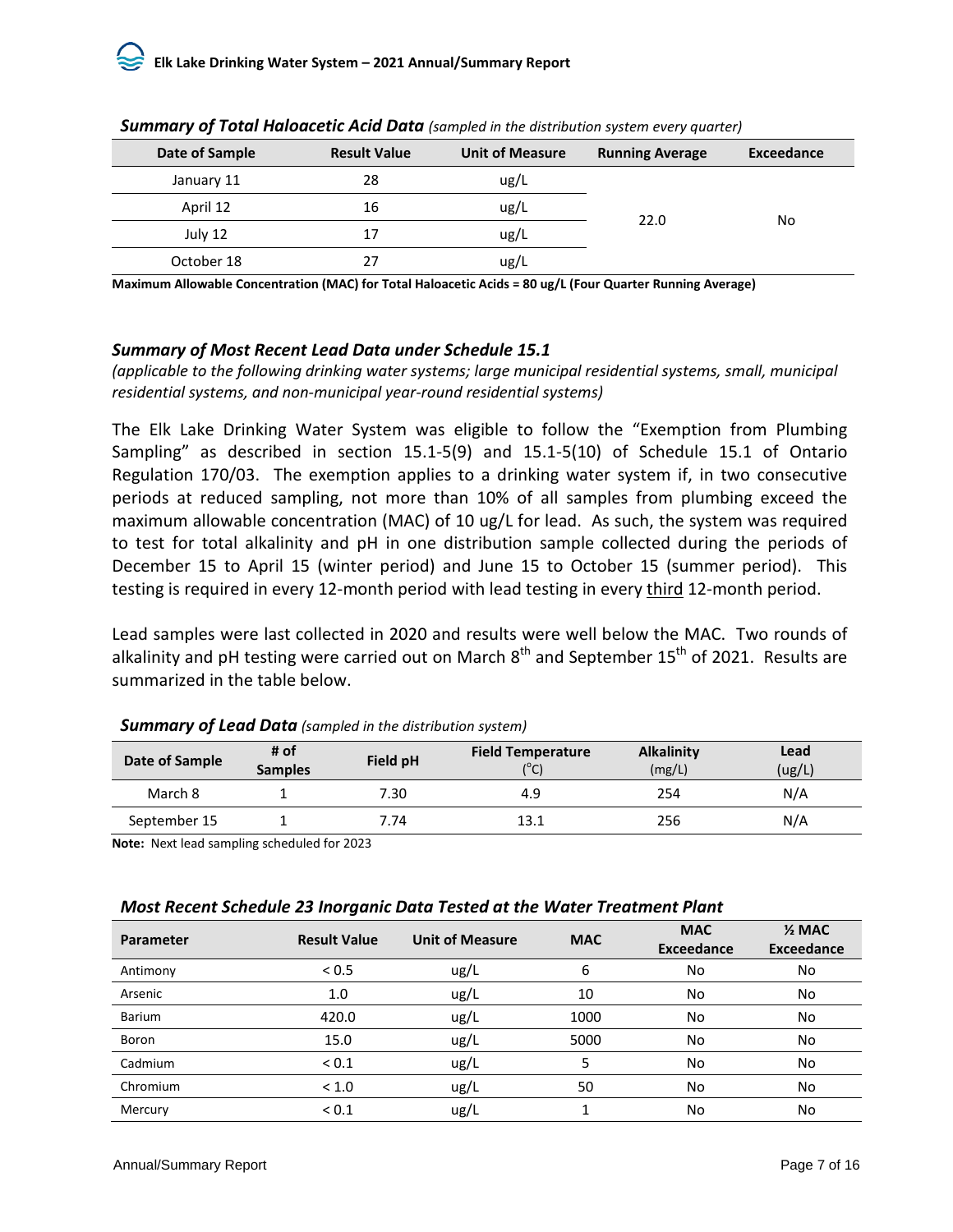### **Elk Lake Drinking Water System – 2021 Annual/Summary Report**

|                  | -                   |                        |            |                          |                                 |
|------------------|---------------------|------------------------|------------|--------------------------|---------------------------------|
| <b>Parameter</b> | <b>Result Value</b> | <b>Unit of Measure</b> | <b>MAC</b> | <b>MAC</b><br>Exceedance | $\frac{1}{2}$ MAC<br>Exceedance |
| Selenium         | < 0.2               | ug/L                   | 50         | No                       | No                              |
| <b>Uranium</b>   | < 1.0               | ug/L                   | 20         | No                       | No                              |

#### *Most Recent Schedule 23 Inorganic Data Tested at the Water Treatment Plant*

**Note:** Sample required every 36 months (sample date = *October 6, 2020).* Next sampling scheduled for October 2023

#### *Most Recent Schedule 24 Organic Data Tested at the Water Treatment Plant*

| Parameter                                     | <b>Result Value</b> | <b>Unit of Measure</b> | <b>MAC</b>     | <b>MAC</b><br><b>Exceedance</b> | $2$ MAC<br><b>Exceedance</b> |
|-----------------------------------------------|---------------------|------------------------|----------------|---------------------------------|------------------------------|
| Alachlor                                      | < 0.36              | ug/L                   | 5              | No                              | No                           |
| Atrazine + N-dealkylated<br>metobolites       | < 0.5               | ug/L                   | 5              | No                              | <b>No</b>                    |
| Azinphos-methyl                               | < 0.27              | ug/L                   | 20             | No                              | No                           |
| Benzene                                       | ${}_{0.1}$          | ug/L                   | 1              | No                              | No                           |
| Benzo(a)pyrene                                | < 0.01              | ug/L                   | 0.01           | No                              | No                           |
| Bromoxynil                                    | < 0.109             | ug/L                   | 5              | No                              | No                           |
| Carbaryl                                      | < 1.0               | ug/L                   | 90             | No                              | No                           |
| Carbofuran                                    | < 2.0               | ug/L                   | 90             | No                              | <b>No</b>                    |
| Carbon Tetrachloride                          | ${}_{0.2}$          | ug/L                   | $\overline{2}$ | No                              | No                           |
| Chlorpyrifos                                  | < 0.27              | ug/L                   | 90             | No                              | No                           |
| Diazinon                                      | < 0.27              | ug/L                   | 20             | No                              | No                           |
| Dicamba                                       | < 0.342             | ug/L                   | 120            | No                              | No                           |
| 1,2-Dichlorobenzene                           | < 0.3               | ug/L                   | 200            | No                              | No                           |
| 1,4-Dichlorobenzene                           | < 0.3               | ug/L                   | 5              | No                              | No                           |
| 1,2-Dichloroethane                            | < 0.3               | ug/L                   | 5              | No                              | No                           |
| 1,1-Dichloroethylene<br>(vinylidene chloride) | < 0.3               | ug/L                   | 14             | No                              | No                           |
| Dichloromethane                               | < 1.0               | ug/L                   | 50             | No                              | <b>No</b>                    |
| 2-4 Dichlorophenol                            | < 0.2               | ug/L                   | 900            | No                              | No                           |
| 2,4-Dichlorophenoxy<br>acetic acid (2,4-D)    | < 0.41              | ug/L                   | 100            | No                              | No                           |
| Diclofop-methyl                               | < 0.137             | ug/L                   | 9              | No                              | No                           |
| Dimethoate                                    | < 0.27              | ug/L                   | 20             | No                              | No                           |
| Diquat                                        | < 0.2               | ug/L                   | 70             | No                              | No                           |
| Diuron                                        | < 7.0               | ug/L                   | 150            | No                              | No                           |
| Glyphosate                                    | < 20.0              | ug/L                   | 280            | No                              | No                           |
| Malathion                                     | < 0.27              | ug/L                   | 190            | No                              | <b>No</b>                    |
| Metolachlor                                   | < 0.18              | ug/L                   | 50             | No                              | No                           |
| Metribuzin                                    | < 0.18              | ug/L                   | 80             | No                              | No                           |
| Monochlorobenzene                             | < 0.5               | ug/L                   | 80             | No                              | <b>No</b>                    |
| Paraquat                                      | ${}_{0.2}$          | ug/L                   | 10             | No                              | No                           |
| Polychlorinated Biphenyls<br>(PCBs)           | < 0.06              | ug/L                   | 3.0            | No                              | No                           |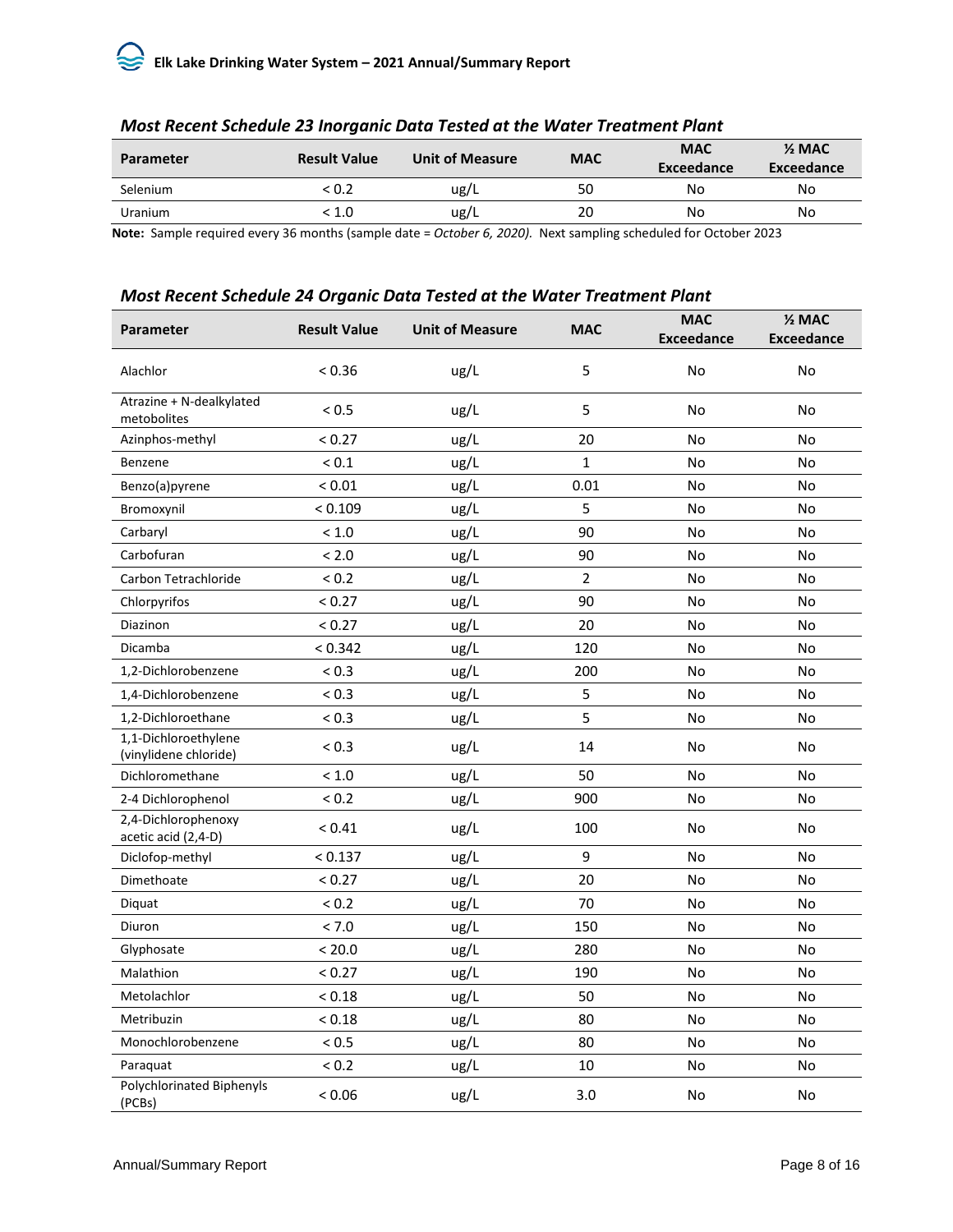| Parameter                                         | <b>Result Value</b> | <b>Unit of Measure</b> | <b>MAC</b> | <b>MAC</b><br><b>Exceedance</b> | $\frac{1}{2}$ MAC<br><b>Exceedance</b> |
|---------------------------------------------------|---------------------|------------------------|------------|---------------------------------|----------------------------------------|
| Pentachlorophenol                                 | < 0.3               | ug/L                   | 60         | No                              | No                                     |
| Phorate                                           | < 0.18              | ug/L                   | 2          | <b>No</b>                       | No                                     |
| Picloram                                          | < 0.096             | ug/L                   | 190        | <b>No</b>                       | No                                     |
| Prometryne                                        | < 0.09              | ug/L                   | 1          | No                              | No                                     |
| Simazine                                          | < 0.27              | ug/L                   | 10         | No                              | No                                     |
| <b>Terbufos</b>                                   | < 0.18              | ug/L                   | 1          | No                              | No                                     |
| Tetrachloroethylene                               | < 0.3               | ug/L                   | 10         | No                              | No                                     |
| $2,3,4,6-$<br>Tetrachlorophenol                   | < 0.2               | ug/L                   | 100        | No                              | No                                     |
| Triallate                                         | < 0.18              | ug/L                   | 230        | <b>No</b>                       | No                                     |
| Trichloroethylene                                 | < 0.2               | ug/L                   | 5          | No                              | No                                     |
| 2,4,6-Trichlorophenol                             | < 0.2               | ug/L                   | 5          | No                              | No                                     |
| 2-methyl-4-<br>chlorophenoxyacetic acid<br>(MCPA) | < 6.83              | ug/L                   | 100        | No                              | No                                     |
| Trifluralin                                       | < 0.18              | ug/L                   | 45         | No                              | No                                     |
| Vinyl Chloride                                    | ${}_{0.1}$          | ug/L                   | 1          | No                              | No                                     |

**Note:** Sample required every 36 months (sample date = *October 6, 2020).* Next sampling scheduled for October 2023

#### *Inorganic or Organic Test Results that Exceeded Half the Standard Prescribed in Schedule 2 of the Ontario Drinking Water Quality Standards***.**

No inorganic or organic parameter(s) listed in Schedule 23 and 24 of Ontario Regulation 170/03 exceeded half the standard found in Schedule 2 of the Ontario Drinking Water Standard (O. Reg. 169/03) during the reporting period.

#### *Most Recent Sodium Data Sampled at the Water Treatment Plant*

| Date of Sample  | # of<br><b>Samples</b> | <b>Result Value</b> | Unit of<br><b>Measure</b> | <b>Standard</b> | Exceedance |
|-----------------|------------------------|---------------------|---------------------------|-----------------|------------|
| October 6, 2020 |                        | 7.18                | mg/L                      | 20              | No         |
| .<br>$\sim$     | $\cdots$               |                     | $\cdots$                  |                 |            |

Note: Sample required every 60 months. Next sampling scheduled for October 2025

#### *Most Recent Fluoride Data Sampled at the Water Treatment Plant*

| Date of Sample  | # of<br><b>Samples</b> | <b>Result Value</b>                                         | Unit of<br><b>Measure</b> | <b>Standard</b> | Exceedance |
|-----------------|------------------------|-------------------------------------------------------------|---------------------------|-----------------|------------|
| October 6, 2020 |                        | 0.09                                                        | mg/L                      | 1.5             | No         |
| .<br>$\sim$     | $\cdots$               | $1 \quad 1 \quad 1 \quad 1 \quad 2 \quad 3 \quad 4 \quad 1$ | $\cdots$                  |                 |            |

**Note:** Sample required every 60 months. Next sampling scheduled for October 2025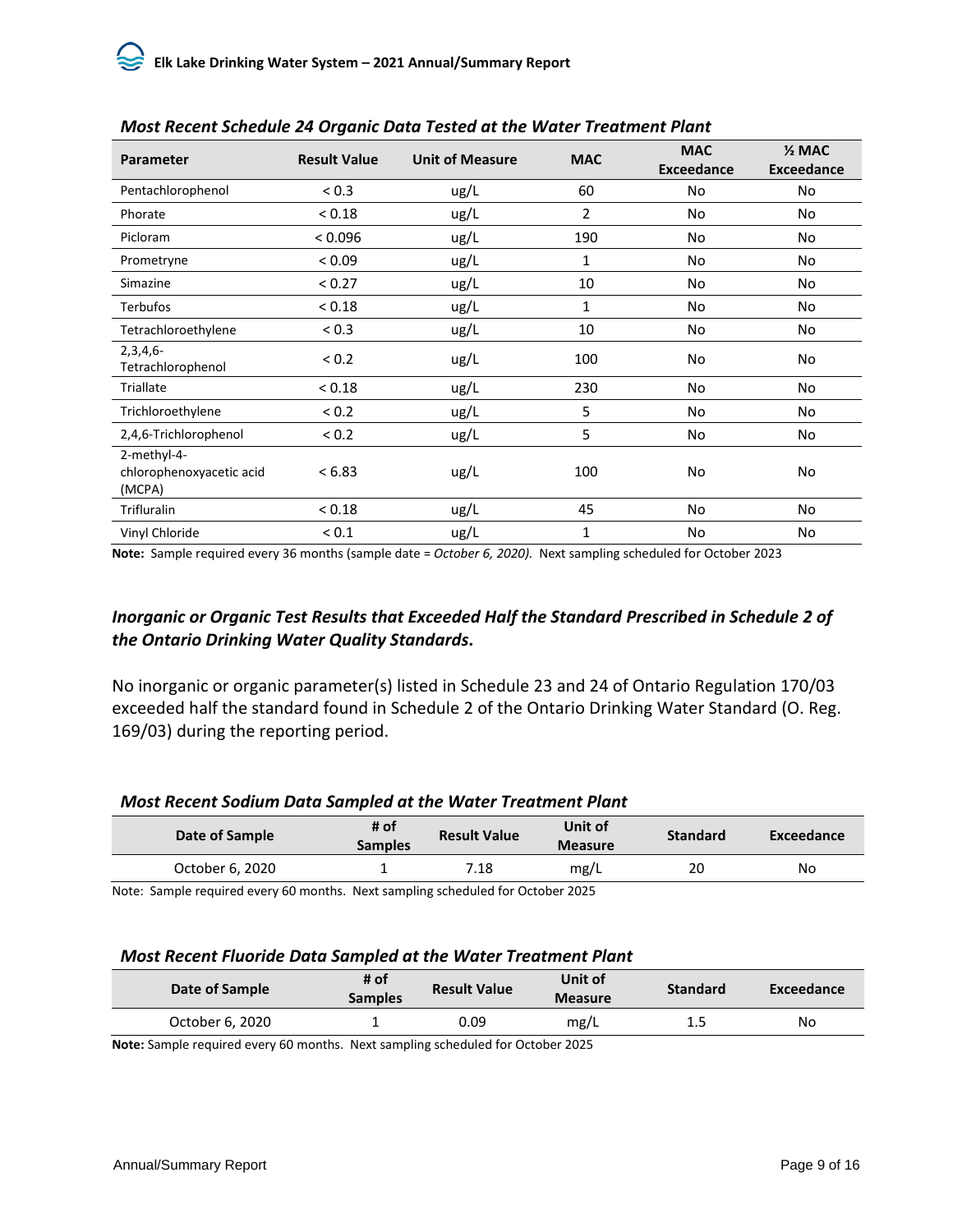#### *Additional Testing Performed in Accordance with an Approval, Order or Legal Instrument*

No additional regulatory sampling and testing was required for the Elk Lake Drinking Water System during the 2021 reporting period.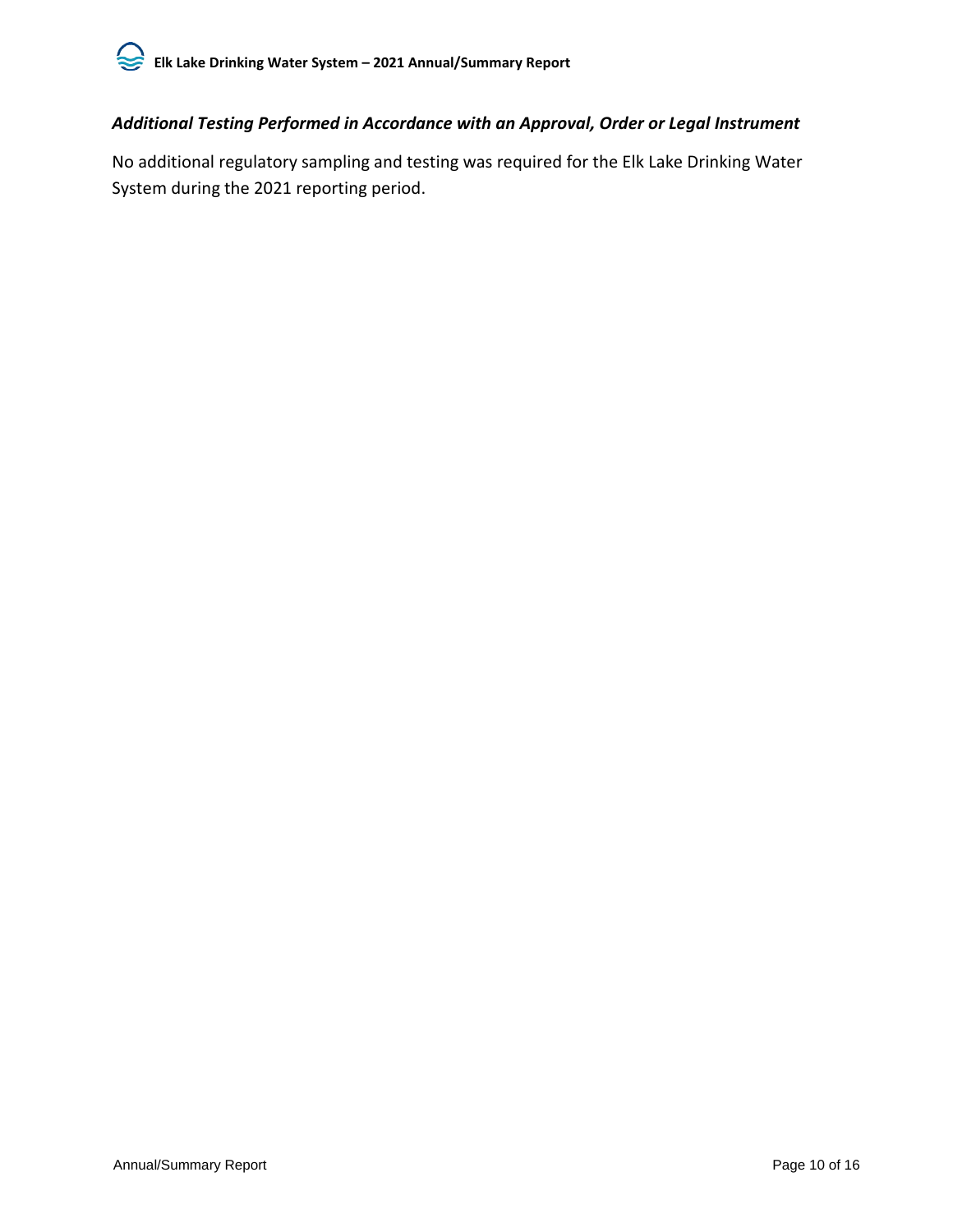Elk Lake Drinking Water System

# Schedule 22 2021 SUMMARY REPORT FOR MUNICIPALITIES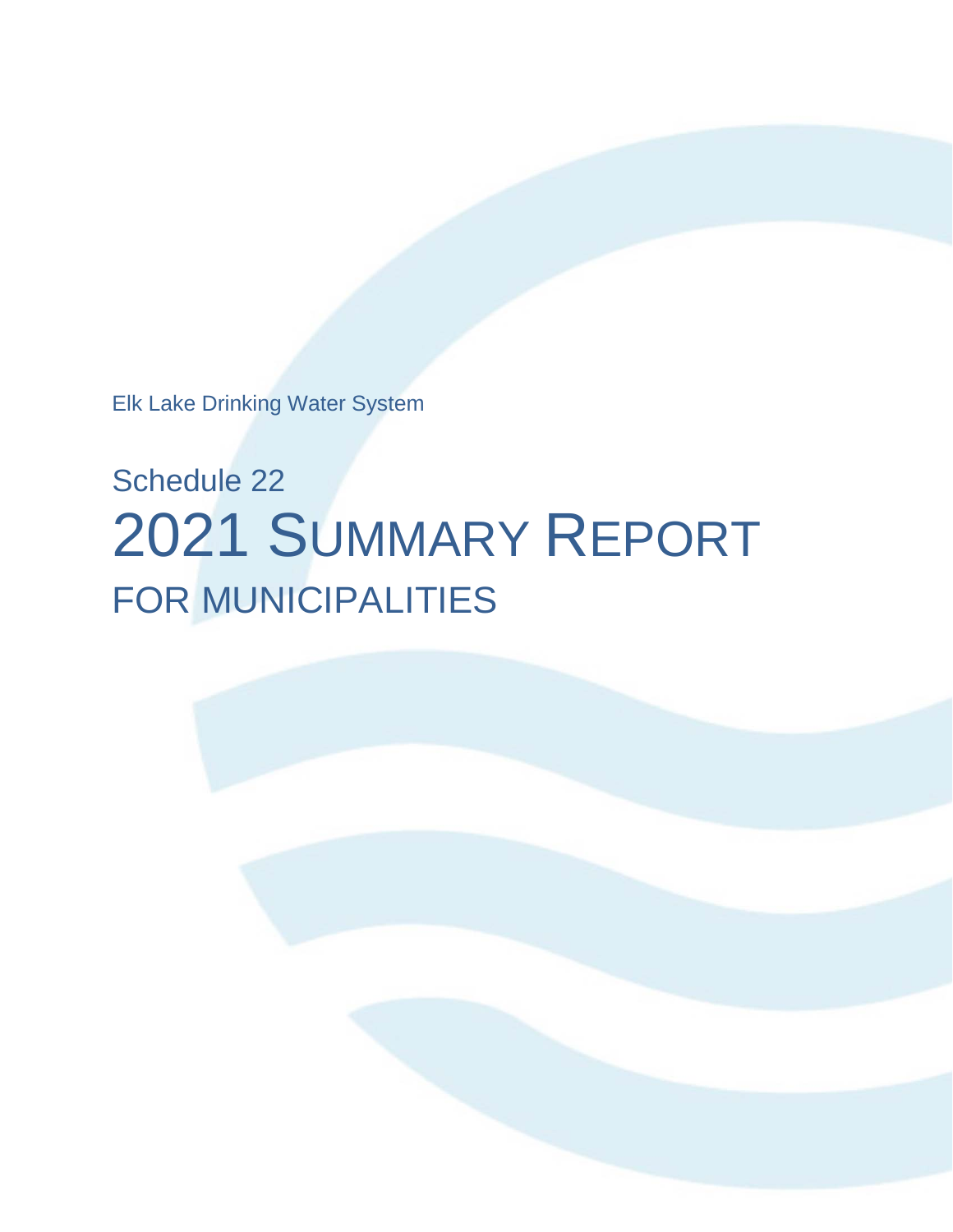#### <span id="page-14-0"></span>**Schedule 22 - SUMMARY REPORTS FOR MUNICIPALITIES**

#### <span id="page-14-1"></span>**1.0 INTRODUCTION**

| <b>Drinking-Water System Name:</b>                  | <b>Elk Lake Drinking Water System</b> |
|-----------------------------------------------------|---------------------------------------|
| <b>Municipal Drinking Water Licence (MDWL) No.:</b> | 274-101-4 (issued February 16, 2021)  |
| Drinking Water Work Permit (DWWP) No.:              | 274-201-3 (issued February 16, 2021)  |
| Permit to Take Water (PTTW) No.:                    | 6352-972Q3Y (issued April 24, 2013)   |
| Period being reported:                              | January 1, 2021 to December 31, 2021  |

#### <span id="page-14-2"></span>**2.0 REQUIREMENTS THE SYSTEM FAILED TO MEET**

According to information kept on record by OCWA, the Elk Lake Drinking Water System has complied with all the requirements set out in the system's MDWL, its DWWP, the Act and its Regulations.

#### <span id="page-14-3"></span>**3.0 SUMMARY OF FLOWS AND COMPARISON TO REGULATORY LIMITS**

#### *Flow Monitoring*

MDWL No. 274-101 requires the owner to install a sufficient number of flow measuring devices to permit the continuous measurement and recording of:

- the flow rate and daily volume of treated water that flows from the treatment subsystem the distribution system, and
- the flow rate and daily volume of water that flows into the treatment subsystem.

The flow monitoring equipment identified in the MDWL is present and operating as required. These flow meters are calibrated on an annual basis as specified in the manufacturers' instructions.

#### *Water Usage*

The following water usage tables summarize the quantities and flow rates of water taken and produced during the 2021 reporting period, including total monthly volumes, average monthly volumes, maximum monthly volumes, and maximum flow rates.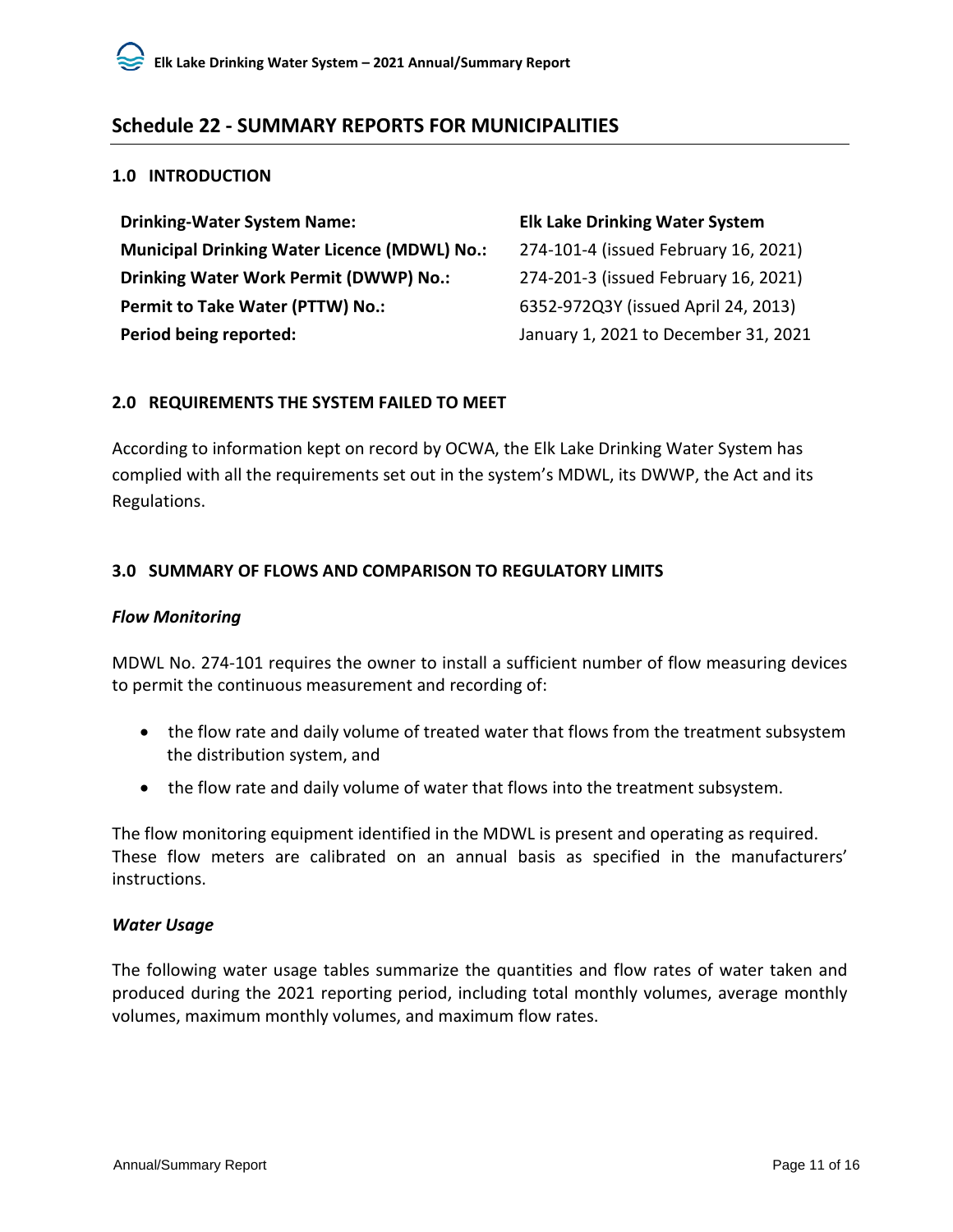#### Raw Water

|                                               | Jan    | Feb    | Mar    | Apr   | Mav  | Jun    | Jul    | Aug    | Sep   | Oct    | Nov   | Dec    | Year to<br>Date |
|-----------------------------------------------|--------|--------|--------|-------|------|--------|--------|--------|-------|--------|-------|--------|-----------------|
| Total Volume $(m^3)$                          | 3149   | 2983   | 3566   | 3411  | 4247 | 5745   | 4917   | 4930   | 4464  | 4079   | 3711  | 3434   | 48636           |
| Average Volume $(m^3/d)$                      | 101.58 | 106.54 | 115.03 | 113.7 | 137  | 191.55 | 158.61 | 159.03 | 148.8 | 131.58 | 123.7 | 110.77 | 133             |
| Maximum Volume $(m^3/d)$                      | 154    | 181    | 178    | 154   | 195  | 660    | 318    | 314    | 503   | 241    | 196   | 183    | 660             |
| PTTW - Maximum Allowable<br>Volume $(m3/day)$ | 2162   | 2162   | 2162   | 2162  | 2162 | 2162   | 2162   | 2162   | 2162  | 2162   | 2162  | 2162   | 2162            |
| Maximum Flow Rate (L/min)                     | 3360   | 3300   | 3360   | 3360  | 3540 | 3300   | 3420   | 3360   | 3420  | 3420   | 3420  | 3480   | 3540            |
| PTTW - Maximum Allowable Flow<br>Rate (L/min) | 3840   | 3840   | 3840   | 3840  | 3840 | 3840   | 3840   | 3840   | 3840  | 3840   | 3840  | 2840   | 3840            |

**2021 - Monthly Summary of Water Takings from the Source (Well No. 1)** Regulated by by Permit to Take Water (PTTW) #6352-972Q37 issued April 24, 2013

The system's Permit to Take Water #6352-972Q3Y, allows the Township to withdraw water at the following rates:

| Well No. 1 (Production Well):       | $2162 \text{ m}$ /day  | 3,840 L/minute |
|-------------------------------------|------------------------|----------------|
| Well No. 2 (Observation Well):      | $217 \text{ m}^3$ /day | 227 L/minute   |
| <b>Total Combined Daily Volume:</b> | 2489 m /day            |                |

A review of the raw water flow data indicates that the system did not exceed the maximum allowable volume or maximum flow rate during the reporting period.

Well No. 2 is a stand-alone observation well that is not equipped with a well pump. No water was taken from this well in 2021.

#### Treated Water

**2021 - Monthly Summary of Treated Water Supplied to the Distribution System** Regulated Municipal Drinking Water Licence (MDWL) #274-101 (issue 4), issued February 16, 2021

|                                                       | Jan  | Feb  | Mar  | Apr  | Mav  | Jun  | Jul  | Aug  | Sep  | Oct  | Nov  | Dec  | Year to<br>Date |
|-------------------------------------------------------|------|------|------|------|------|------|------|------|------|------|------|------|-----------------|
| Total Volume (m <sup>3</sup> )                        | 2653 | 2520 | 2921 | 2962 | 3653 | 5328 | 4436 | 4530 | 4021 | 3536 | 3175 | 2937 | 42672           |
| Average Volume $(m^3/d)$                              | 86   | 90   | 94   | 99   | 118  | 178  | 143  | 146  | 134  | 114  | 106  | 95   | 117             |
| Maximum Volume (m <sup>3</sup> /d)                    | 110  | 115  | 124  | 138  | 161  | 656  | 211  | 205  | 449  | 207  | 173  | 125  | 656             |
| MDWL/C of A - Rated Capacity<br>(m <sup>3</sup> /day) | 2790 | 2790 | 2790 | 2790 | 2790 | 2790 | 2790 | 2790 | 2790 | 2790 | 2790 | 2790 | 2790            |

Schedule C, Section 1.0 (1.1) of MDWL No. 274-101 states that the maximum daily volume of treated water that flows from the treatment subsystem to the distribution system shall not exceed 2790  $m^3$ /day. The Elk Lake DWS complied with this limit having a recorded maximum volume of 656 m<sup>3</sup>/day on June 8<sup>th</sup> during distribution flushing. This represents 23.5% of the rated capacity.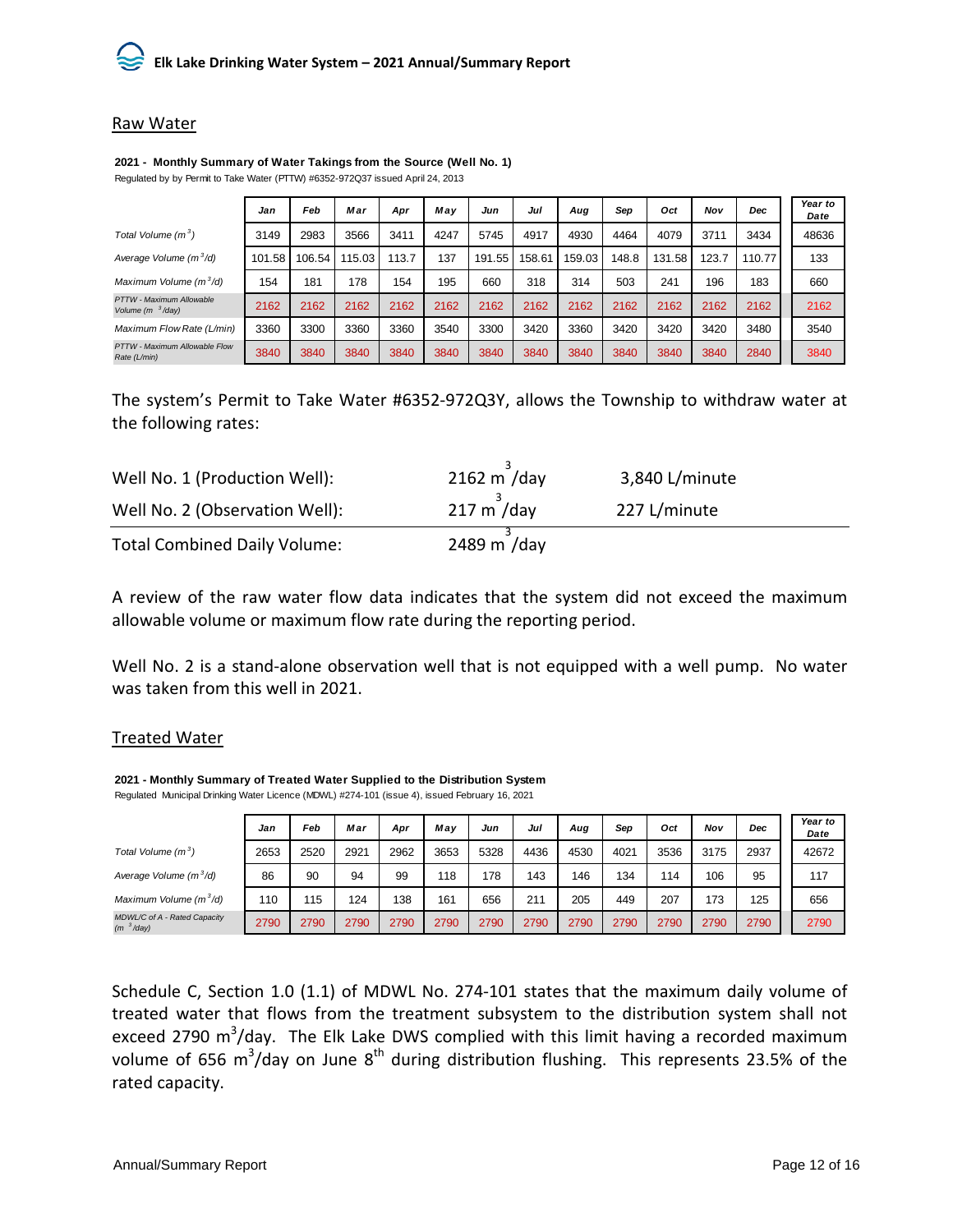|                                    | Jan  | Feb  | Mar  | Apr  | Mav  | Jun  | Jul  | Aug  | Sep  | Oct  | Nov  | Dec  |  |
|------------------------------------|------|------|------|------|------|------|------|------|------|------|------|------|--|
| Average Flow (m <sup>3</sup> /day) | 86   | 90   | 94   | 99   | 118  | 178  | 143  | 146  | 134  | 114  | 106  | 95   |  |
| Maximum Flow (m <sup>3</sup> /day) | 110  | 115  | 124  | 138  | 161  | 656  | 211  | 205  | 449  | 207  | 173  | 125  |  |
| <b>MDWL - Rated Capacity</b>       | 2790 | 2790 | 2790 | 2790 | 2790 | 2790 | 2790 | 2790 | 2790 | 2790 | 2790 | 2790 |  |
| % Rated Capacity                   |      | 4    |      |      | 6    | 24   | 8    |      | 16   |      | 6    |      |  |
|                                    |      |      |      |      |      |      |      |      |      |      |      |      |  |

#### **Figure 1: 2021 - Comparison of Treated Water Flows to the Rated Capacity**

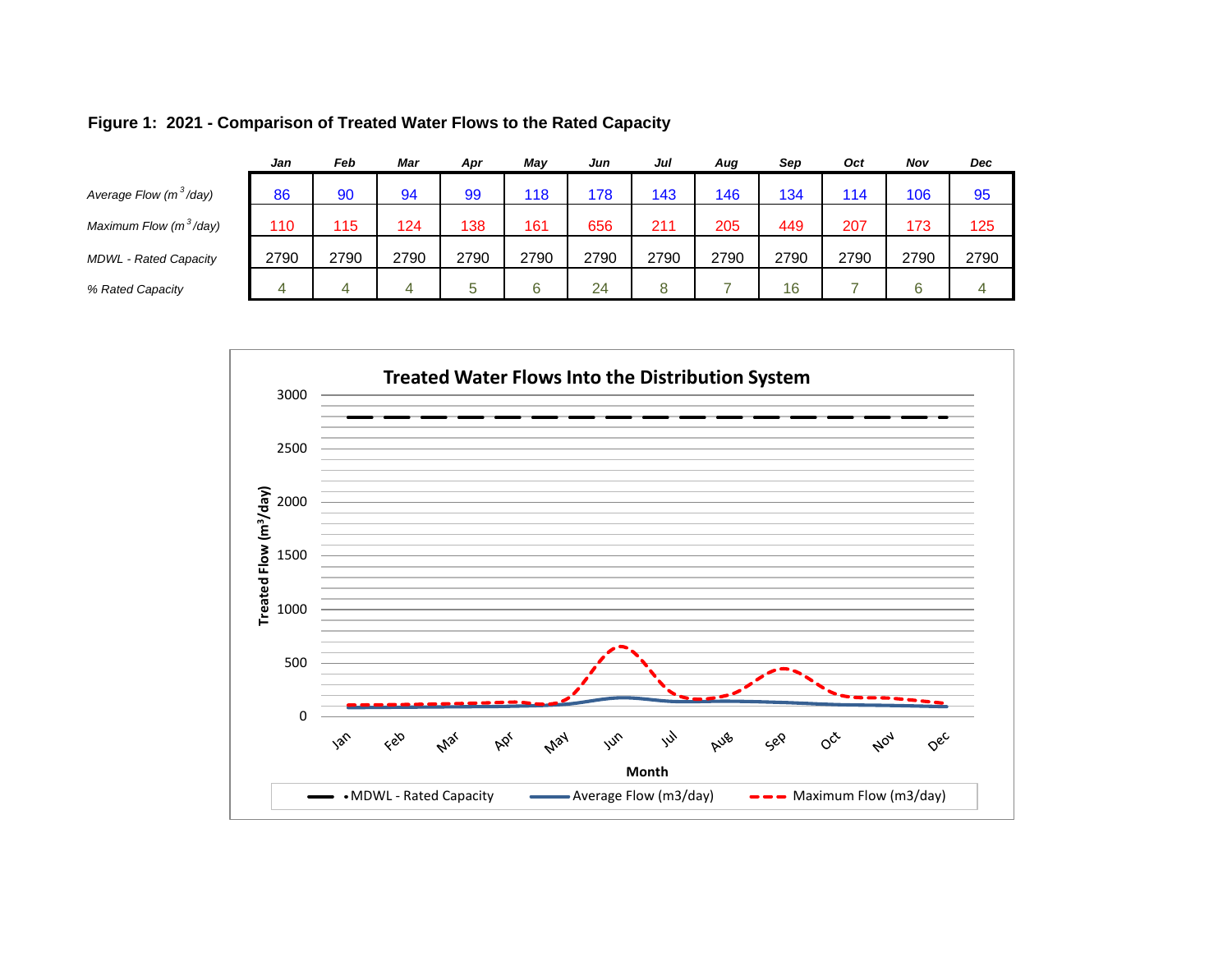#### *Summary of System Performance*

The following information is provided to enable the Owner to assess the capability of the system to meet existing and future water usage needs.

| Rated Capacity of the Plant (MDWL)   | 2,790 $m^3$ /day |                              |
|--------------------------------------|------------------|------------------------------|
| Average Daily Flow for 2021          | 117 $m^3$ /day   | 3.6 % of the rated capacity  |
| Maximum Daily Flow for 2021          | 656 $m^3$ /day   | 23.7 % of the rated capacity |
| Total Treated Water Produced in 2021 | 42,672 $m3$      |                              |

#### *Historical Flows*

#### *Elk Lake Water Treatment Plant – Historical Flow Comparison*

| Year | <b>Maximum Treated Flow</b><br>(m <sup>3</sup> /d) | <b>Average Daily Treated Flow</b><br>(m <sup>3</sup> /d) | <b>Average Day % of Rated</b><br>Capacity<br>$(2790 \text{ m}^3/\text{d})$ |
|------|----------------------------------------------------|----------------------------------------------------------|----------------------------------------------------------------------------|
| 2021 | 656                                                | 117                                                      | 3.6%                                                                       |
| 2020 | 660                                                | 100                                                      | 3.6%                                                                       |
| 2019 | 455                                                | 91                                                       | 3.3%                                                                       |
| 2018 | 642                                                | 96                                                       | 3.4%                                                                       |
| 2017 | 693                                                | 89                                                       | 3.2%                                                                       |

Figure 2 compares the average treated water flows from 2017 to 2021.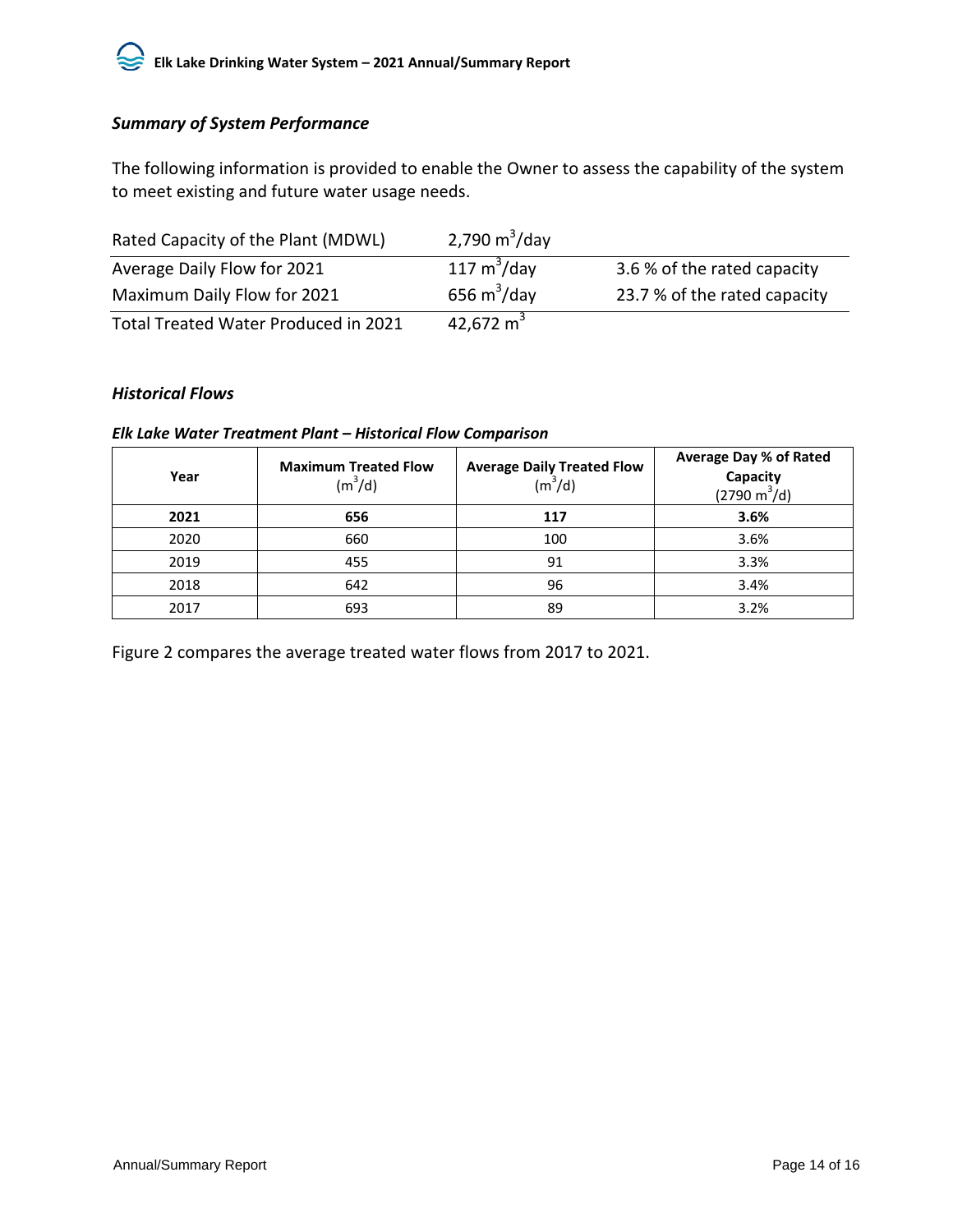|                                             | Jan  | Feb  | Mar  | Apr  | Mav  | Jun  | Jul  | Aug  | Sep  | Oct  | Nov  | <b>Dec</b> |  |
|---------------------------------------------|------|------|------|------|------|------|------|------|------|------|------|------------|--|
| 2017 Average Flow (m <sup>3</sup> /day)     | 74   | 73   | 72   | 76   | 103  | 97   | 111  | 107  | 115  | 87   | 83   | 75         |  |
| 2018 Average Flow (m <sup>3</sup> /day)     | 76   | 93   | 84   | 88   | 96   | 131  | 127  | 105  | 85   | 101  | 80   | 81         |  |
| 2019 Average Flow (m <sup>3</sup> /day)     | 74   | 73   | 77   | 74   | 87   | 113  | 129  | 122  | 95   | 100  | 78   | 76         |  |
| 2020 Average Flow (m <sup>3</sup> /day)     | 71   | 73   | 83   | 81   | 94   | 147  | 123  | 116  | 113  | 103  | 106  | 88         |  |
| 2021 Average Flow (m <sup>3</sup> /day)     | 86   | 90   | 94   | 99   | 118  | 178  | 143  | 146  | 134  | 114  | 106  | 95         |  |
| MDWL - Rated Capacity (m <sup>3</sup> /day) | 2790 | 2790 | 2790 | 2790 | 2790 | 2790 | 2790 | 2790 | 2790 | 2790 | 2790 | 2790       |  |
|                                             |      |      |      |      |      |      |      |      |      |      |      |            |  |

#### **Figure 2: Elk Lake Water Treatment System - Average Treated Water Flows from 2017 to 2021**

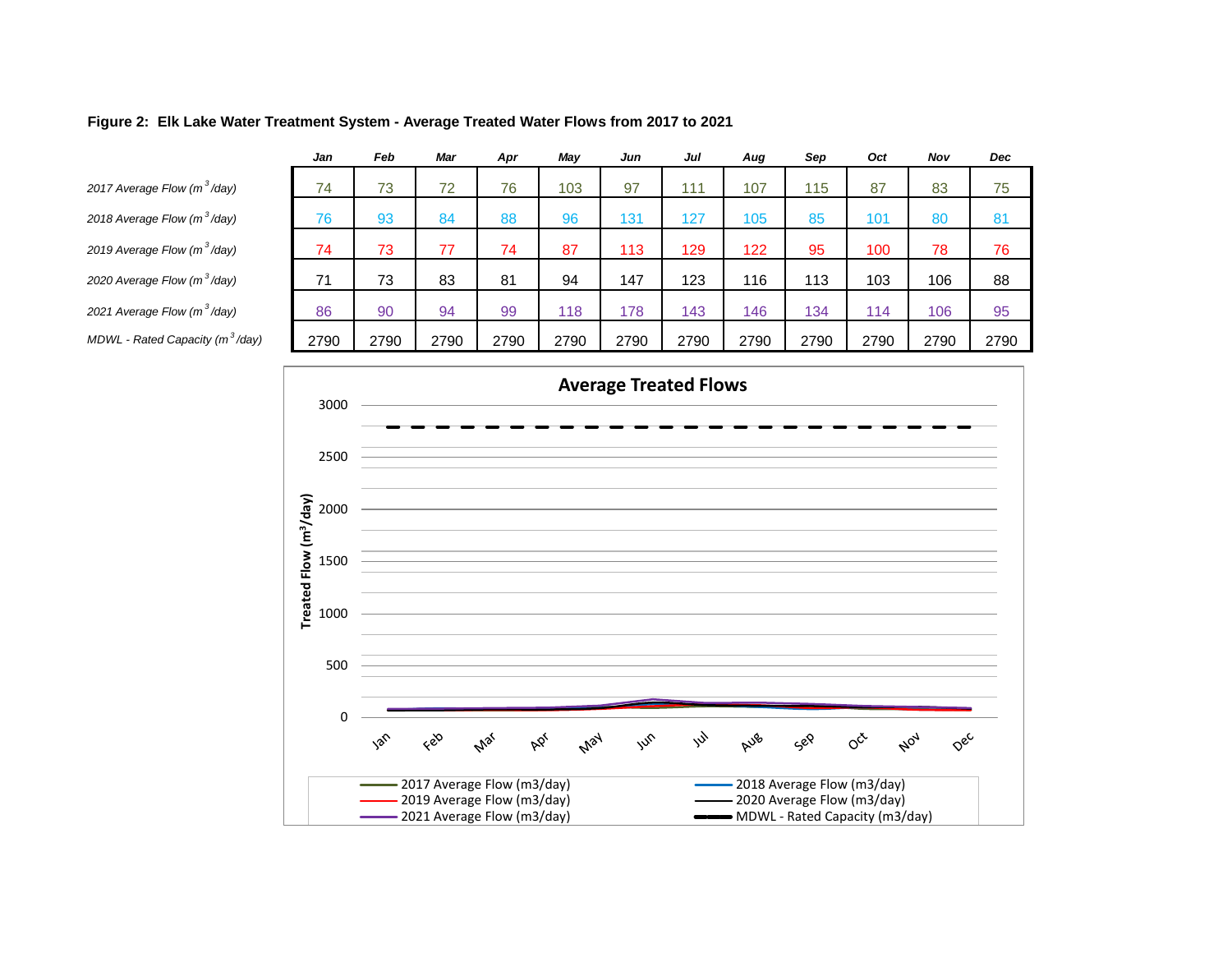

#### <span id="page-19-0"></span>**CONCLUSION**

The water quality data collected in 2021 demonstrates that the Elk Lake drinking water system provided high quality drinking water to its users which met all the Ontario Drinking Water Standards having no incidents of non-compliance or adverse water quality incidents during the reporting period.

The Elk Lake Drinking Water System was able to operate in accordance with the terms and conditions of the Permit to Take Water and for most of the reporting period and in accordance with the rated capacity of the licence while meeting the community's demand for water use.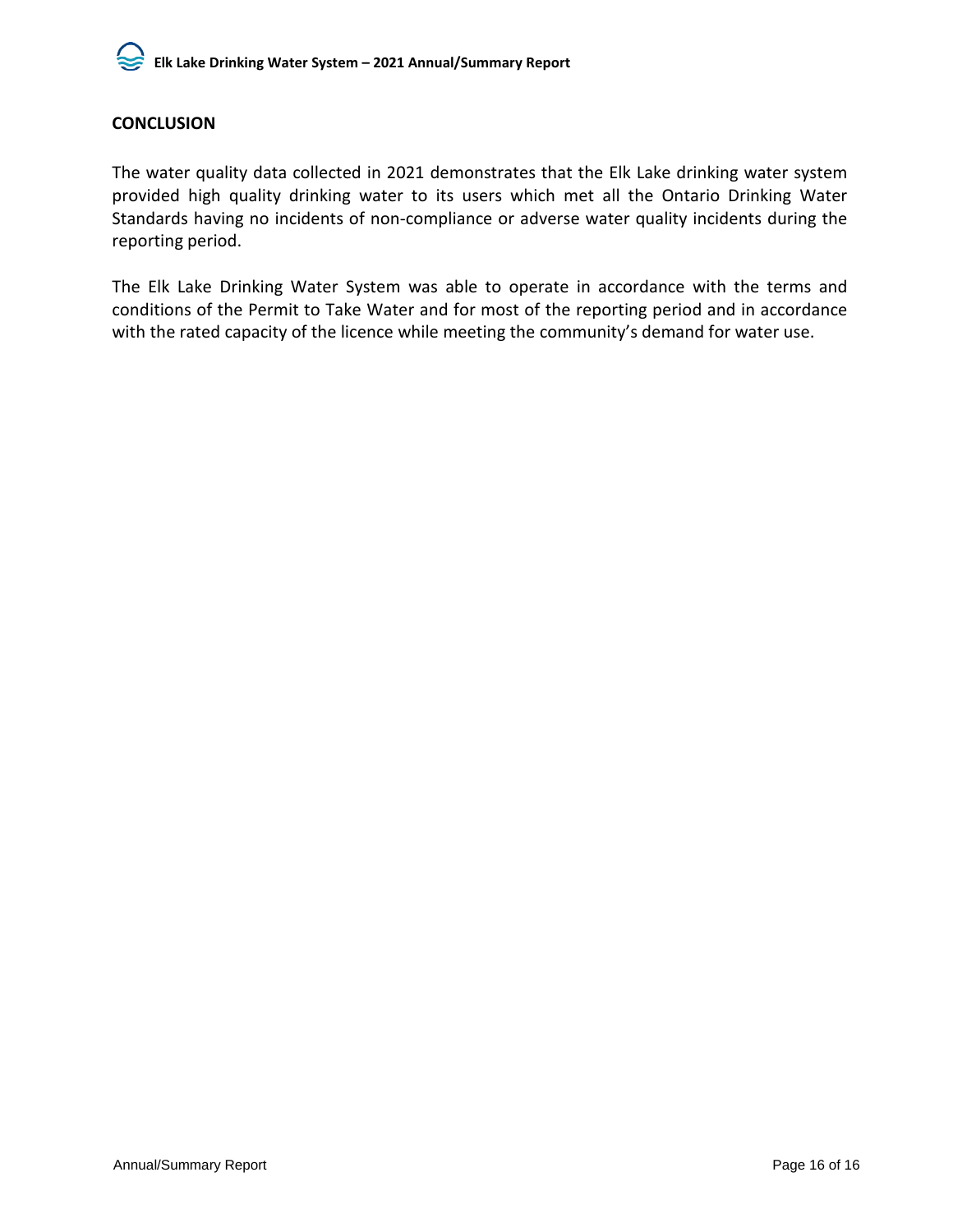## **APPENDIX A**

Monthly Summary of Microbiological Test Results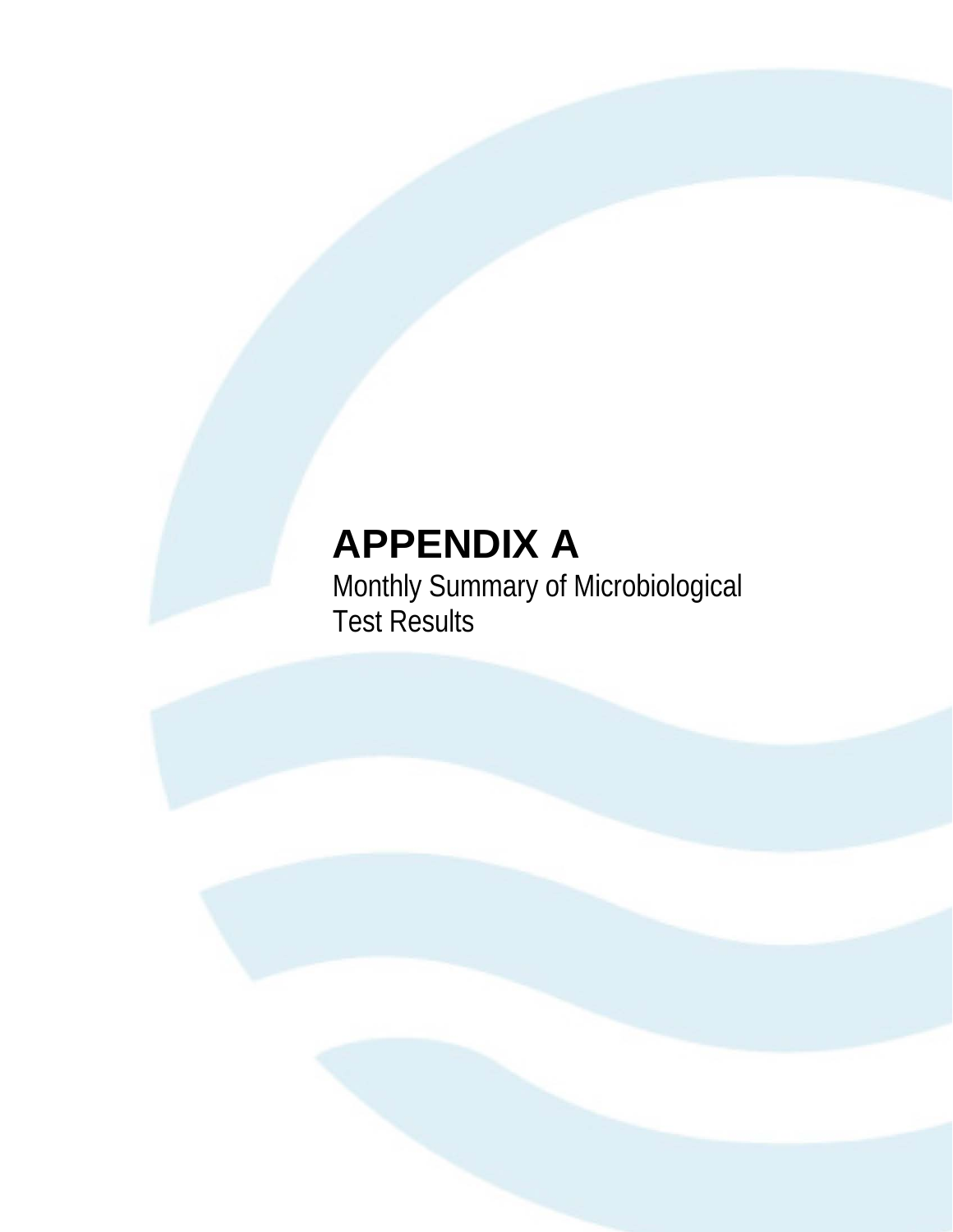#### **ELK LAKE DRINKING WATER SYSTEM 2021 SUMMARY OF MICROBIOLOGICAL TEST RESULTS**

| <b>Facility Works Number:</b>   |  |
|---------------------------------|--|
| <b>Facility Owner:</b>          |  |
| <b>Facility Classification:</b> |  |

**Class 1 Water Treatment Municipality: Township of James**

**220007329**

| <b>RAW WATER</b>                                     |                          | 01/2021        |        | 02/2021        | 03/2021                       | 04/2021        | 05/2021        |            | 06/2021          | 07/2021        | 08/2021        |   | 09/2021        | 10/2021        | 11/2021        | 12/2021        | Total | Avg         | Max            | Min  |
|------------------------------------------------------|--------------------------|----------------|--------|----------------|-------------------------------|----------------|----------------|------------|------------------|----------------|----------------|---|----------------|----------------|----------------|----------------|-------|-------------|----------------|------|
| Well 1 (Production) / Total Coliform: TC - cfu/100mL |                          |                |        |                |                               |                |                |            |                  |                |                |   |                |                |                |                |       |             |                |      |
| Count Lab                                            |                          | 4              |        | $\overline{4}$ | 5                             | $\overline{4}$ | 5              |            | $\overline{4}$   | $\overline{4}$ | 5              |   | $\overline{4}$ | $\overline{4}$ | 5              | $\overline{4}$ | 52    |             |                |      |
| Max Lab                                              |                          | $\mathbf 0$    |        | $\mathbf 0$    | $\mathbf 0$                   | $\mathsf 0$    | $\mathbf 0$    |            | $\mathbf 0$      | $\mathbf 0$    | 0              |   | $\overline{2}$ | 0              | $\,$ 0         | $\,0\,$        |       |             | $\overline{2}$ |      |
| Mean Lab                                             |                          | $\mathbf 0$    |        | $\mathbf 0$    | $\mathbf 0$                   | 0              | $\mathbf 0$    |            | $\mathbf 0$      | $\mathsf 0$    | $\mathbf 0$    | ۷ | 0.5            | 0              | $\overline{0}$ | $\mathbf 0$    |       | 0.038       |                |      |
| Min Lab                                              |                          | $\mathbf 0$    |        | $\mathbf 0$    | $\mathbf 0$                   | $\mathsf 0$    | $\mathbf 0$    |            | $\mathsf 0$      | $\mathbf 0$    | 0              |   | $\mathbf 0$    | 0              | $\pmb{0}$      | $\,0\,$        |       |             |                |      |
| Well 1 (Production) / E. Coli: EC - cfu/100mL        |                          |                |        |                |                               |                |                |            |                  |                |                |   |                |                |                |                |       |             |                |      |
| Count Lab                                            |                          | $\overline{4}$ |        | $\overline{4}$ | 5                             | $\overline{4}$ | 5              |            | $\overline{4}$   | $\overline{4}$ | 5              |   | $\overline{4}$ | $\overline{4}$ | 5              | $\overline{4}$ | 52    |             |                |      |
| Max Lab                                              |                          | $\mathbf 0$    |        | 0              | $\mathsf 0$                   | $\mathsf 0$    | $\mathbf 0$    |            | 0                | $\mathsf 0$    | $\mathsf 0$    |   | $\overline{2}$ | $\mathsf 0$    | $\mathsf 0$    | $\mathsf 0$    |       |             | $\overline{2}$ |      |
| Mean Lab                                             |                          | $\mathbf 0$    |        | $\mathbf 0$    | $\mathbf 0$                   | $\mathsf 0$    | $\mathbf 0$    |            | $\mathbb O$      | $\mathsf 0$    | $\mathsf 0$    |   | 0.5            | $\mathbf 0$    | $\mathbf 0$    | $\,0\,$        |       | 0.038       |                |      |
| Min Lab                                              |                          | $\mathbf 0$    |        | $\mathbf 0$    | $\mathbf 0$                   | $\mathbf 0$    | $\mathbf 0$    |            | $\mathbf 0$      | $\mathsf 0$    | 0              | z | $\mathbf 0$    | 0              | $\mathsf 0$    | $\mathsf 0$    |       |             |                |      |
|                                                      |                          |                |        |                |                               |                |                |            |                  |                |                |   |                |                |                |                |       |             |                |      |
| <b>TREATED WATER</b>                                 |                          | 01/2021        |        | 02/2021        | 03/2021                       | 04/2021        | 05/2021        |            | 06/2021          | 07/2021        | 08/2021        |   | 09/2021        | 10/2021        | 11/2021        | 12/2021        | Total | Avg         | Max            | Min  |
| Treated Water (POE) / Total Coliform: TC - cfu/100mL |                          |                |        |                |                               |                |                |            |                  |                |                |   |                |                |                |                |       |             |                |      |
| Count Lab                                            |                          | $\overline{4}$ |        | $\overline{4}$ |                               | $\overline{4}$ | 5              |            | $\overline{4}$   | $\overline{4}$ | 5              |   | $\overline{4}$ | $\overline{4}$ | $\sqrt{5}$     | $\overline{4}$ | 52    |             |                |      |
|                                                      |                          | $\mathbf 0$    |        | $\mathbf 0$    | $\overline{5}$<br>$\mathbf 0$ | $\mathbf{0}$   | $\mathbf 0$    |            | $\mathbf 0$      | $\mathbf 0$    | $\mathsf 0$    |   | $\mathbf 0$    | $\mathbf 0$    | $\mathbf 0$    | $\mathbf 0$    |       |             | $\circ$        |      |
| Max Lab<br>Mean Lab                                  |                          | $\mathbf 0$    |        | $\mathbf 0$    | $\mathbf 0$                   | $\mathbf 0$    | $\mathbf 0$    |            | $\mathbf 0$      | $\mathbf 0$    | $\mathbf 0$    |   | $\mathbf{0}$   | $\mathbf 0$    | $\mathbf 0$    | $\mathbf{0}$   |       | $\Omega$    |                |      |
| Min Lab                                              |                          | $\mathbf 0$    |        | $\mathbf 0$    | $\mathbf 0$                   |                | $\mathbf 0$    |            | $\mathbf 0$      | $\mathsf{o}\,$ |                |   | $\mathbf{0}$   | $\mathbf 0$    | $\mathbf 0$    | $\mathsf 0$    |       |             |                |      |
| Treated Water (POE) / E. Coli: EC - cfu/100mL        |                          |                |        |                |                               | $\mathsf 0$    |                |            |                  |                | $\mathsf 0$    |   |                |                |                |                |       |             |                |      |
|                                                      |                          |                |        |                |                               |                |                |            |                  |                |                |   |                |                |                |                |       |             |                |      |
| Count Lab                                            |                          | $\overline{4}$ |        | $\overline{4}$ | 5                             | $\overline{4}$ | 5              |            | $\overline{4}$   | $\overline{4}$ | 5              |   | $\overline{4}$ | $\overline{4}$ | 5              | $\overline{4}$ | 52    |             |                |      |
| Max Lab                                              |                          | $\mathbf 0$    |        | $\mathbf 0$    | $\mathsf 0$                   | $\mathsf 0$    | $\mathbf 0$    |            | $\mathbf 0$      | $\mathsf 0$    | $\mathsf 0$    |   | $\mathbf 0$    | 0              | $\overline{0}$ | $\mathsf 0$    |       |             | $\circ$        |      |
| Mean Lab                                             |                          | $\mathbf 0$    |        | $\mathbf 0$    | $\mathsf 0$                   | $\mathbf 0$    | $\mathbf 0$    |            | $\mathbf 0$      | $\mathbf 0$    | $\mathsf 0$    |   | $\mathbf 0$    | $\mathbf 0$    | $\mathbf 0$    | $\mathbf 0$    |       | $\Omega$    |                |      |
| Min Lab                                              |                          | $\mathbf 0$    |        | 0              | $\mathbf 0$                   | $\mathbf 0$    | $\mathbf 0$    |            | $\mathsf 0$      | $\mathsf 0$    | $\mathbb O$    |   | $\mathbf 0$    | $\mathbf 0$    | $\mathbf 0$    | $\mathbf 0$    |       |             |                |      |
| Treated Water (POE) / HPC - cfu/mL                   |                          |                |        |                |                               |                |                |            |                  |                |                |   |                |                |                |                |       |             |                |      |
| Count Lab                                            |                          | $\overline{4}$ |        | $\overline{4}$ | 5                             | $\overline{4}$ | 5              |            | $\overline{4}$   | $\overline{4}$ | $\mathbf 5$    |   | $\overline{4}$ | $\overline{4}$ | $\sqrt{5}$     | $\overline{4}$ | 52    |             |                |      |
| Max Lab                                              |                          | 30             |        | 20             | 20                            | 40             | 10             |            | 10               | 10             | 10             |   | 30             | 10             | 10             | 10             |       |             | 40             |      |
| Mean Lab                                             |                          | 15             |        | 15             | 12                            | 17.5           | 10             |            | 10<br>$\epsilon$ | 10             | 10             |   | 17.5           | 10             | 10             | 10             |       | 12.115      |                |      |
| Min Lab                                              | $\overline{\phantom{a}}$ | 10             | è      | 10             | 10                            | 10             | 10             | $\epsilon$ | 10<br>$\prec$    | 10             | 10             |   | 10<br>ć        | 10             | 10             | 10             |       |             |                | 10   |
|                                                      |                          |                |        |                |                               |                |                |            |                  |                |                |   |                |                |                |                |       |             |                |      |
| <b>DISTRIBUTION WATER</b>                            |                          | 01/2021        |        | 02/2021        | 03/2021                       | 04/2021        | 05/2021        |            | 06/2021          | 07/2021        | 08/2021        |   | 09/2021        | 10/2021        | 11/2021        | 12/2021        | Total | Avg         | Max            | Min  |
| EL-3 (Bacti) / Total Coliform: TC - cfu/100mL        |                          |                |        |                |                               |                |                |            |                  |                |                |   |                |                |                |                |       |             |                |      |
| Count Lab                                            |                          | $\overline{4}$ |        | $\overline{4}$ | 5                             | $\overline{4}$ | 5              |            | $\overline{4}$   | $\overline{4}$ | 5              |   | $\overline{4}$ | $\overline{4}$ | 5              | $\overline{4}$ | 52    |             |                |      |
| Max Lab                                              |                          | $\mathbf 0$    |        | $\mathbf 0$    | $\mathbf 0$                   | $\mathbf 0$    | $\mathbf 0$    |            | $\circ$          | $\mathbb O$    | $\mathbf 0$    |   | $\mathbf 0$    | $\mathbf 0$    | $\overline{0}$ | $\overline{0}$ |       |             | $\circ$        |      |
| Mean Lab                                             |                          | $\mathbf 0$    |        | $\mathbf 0$    | $\mathbf 0$                   | $\mathbf{0}$   | $\mathbf 0$    |            | $\mathbf 0$      | $\mathbf 0$    | $\mathbf 0$    |   | $\mathbf{0}$   | $\mathbf 0$    | $\mathbf 0$    | $\overline{0}$ |       | $\Omega$    |                |      |
| Min Lab                                              |                          | $\mathbf 0$    |        | $\Omega$       | $\mathbf 0$                   | $\mathbf 0$    | $\mathbf 0$    |            | $\circ$          | $\mathbf 0$    | $\mathbf 0$    |   | $\mathbf 0$    | $\mathbf 0$    | $\overline{0}$ | $\overline{0}$ |       |             |                |      |
| EL-3 (Bacti) / E. Coli - cfu/100mL                   |                          |                |        |                |                               |                |                |            |                  |                |                |   |                |                |                |                |       |             |                |      |
| Count Lab                                            |                          | $\overline{4}$ |        | $\overline{4}$ | 5                             | $\overline{4}$ | 5              |            | $\overline{4}$   | $\overline{4}$ | 5              |   | $\overline{4}$ | $\overline{4}$ | $\overline{5}$ | $\overline{4}$ | 52    |             |                |      |
| Max Lab                                              |                          | $\mathbf 0$    |        | $\mathbf 0$    | $\mathbf 0$                   | $\mathsf 0$    | $\mathbf 0$    |            | $\mathbf 0$      | $\mathsf 0$    | $\mathsf 0$    |   | $\mathbf 0$    | 0              | $\,0\,$        | $\mathsf 0$    |       |             | $\circ$        |      |
| Mean Lab                                             |                          | $\mathbf 0$    |        | $\mathsf 0$    | $\mathbf 0$                   | $\mathsf 0$    | $\mathbf 0$    |            | $\mathbf 0$      | $\,0\,$        | $\mathsf 0$    |   | $\mathbf 0$    | 0              | $\,0\,$        | $\,0\,$        |       | $\mathbf 0$ |                |      |
| Min Lab                                              |                          | $\mathbf 0$    |        | $\mathbf 0$    | $\mathbf 0$                   | $\mathbf 0$    | $\mathbf 0$    |            | $\mathsf 0$      | $\mathsf 0$    | $\mathbf 0$    |   | $\mathbf 0$    | $\mathbf 0$    | $\overline{0}$ | $\mathbf 0$    |       |             |                |      |
| EL-3 (Bacti) / HPC - cfu/mL                          |                          |                |        |                |                               |                |                |            |                  |                |                |   |                |                |                |                |       |             |                |      |
| Count Lab                                            |                          | $\overline{2}$ |        | $\overline{2}$ | $\overline{2}$                | $\overline{2}$ | 3              |            | $\overline{2}$   | 3              | $\overline{2}$ |   | $\overline{2}$ | $\mathbf{1}$   | 3              | $\overline{2}$ | 26    |             |                |      |
| Max Lab                                              |                          | 10             |        | 10             | 10                            | 10             | $10$           |            | 10<br>≺          | 10             | 10             |   | 10             | $10$           | 10             | $10$           |       |             | 10             |      |
| Mean Lab                                             |                          | 10             |        | 10             | 10                            | 10             | 10             |            | 10               | 10             | $10$           |   | 10             | 10             | 10             | $10$           |       | 10          |                |      |
| Min Lab                                              |                          | 10             |        | 10             | 10                            | 10             | 10             |            | 10<br>ć          | 10             | 10             | z | 10             | 10             | 10             | 10             |       |             |                | 10   |
| EL-4 (Bacti) / Total Coliform: TC - cfu/100mL        |                          |                |        |                |                               |                |                |            |                  |                |                |   |                |                |                |                |       |             |                |      |
| Count Lab                                            |                          | $\overline{4}$ |        | $\overline{4}$ | 5                             | $\overline{4}$ | 5              |            | $\overline{4}$   | $\overline{4}$ | 5              |   | $\overline{4}$ | $\overline{4}$ | $\overline{5}$ | $\overline{4}$ | 52    |             |                |      |
| Max Lab                                              |                          | $\mathbb O$    |        | $\mathbf 0$    | $\mathbf 0$                   | $\mathsf 0$    | $\mathbf 0$    |            | $\mathbf 0$      | $\mathbf 0$    | $\mathsf 0$    |   | $\mathbf 0$    | 0              | $\mathbf 0$    | $\,0\,$        |       |             | $\circ$        |      |
| Mean Lab                                             |                          | $\mathbf 0$    |        | 0              | $\mathbf 0$                   | $\mathsf 0$    | $\mathbf 0$    |            | $\mathbf 0$      | $\,0\,$        | $\mathsf 0$    |   | $\mathbf 0$    | 0              | $\,0\,$        | $\,0\,$        |       | $\mathbf 0$ |                |      |
| Min Lab                                              |                          | $\mathbf 0$    |        | $\mathbf 0$    | $\mathsf 0$                   | $\mathbf 0$    | $\mathbf 0$    |            | $\mathbf 0$      | $\mathsf 0$    | $\mathsf 0$    |   | $\mathbf 0$    | $\circ$        | $\,0\,$        | $\,0\,$        |       |             |                |      |
| EL-4 (Bacti) / E. Coli - cfu/100mL                   |                          |                |        |                |                               |                |                |            |                  |                |                |   |                |                |                |                |       |             |                |      |
| Count Lab                                            |                          | $\overline{4}$ |        | $\overline{4}$ | 5                             | $\overline{4}$ | 5              |            | $\overline{4}$   | $\overline{4}$ | 5              |   | $\overline{4}$ | $\overline{4}$ | 5              | $\overline{4}$ | 52    |             |                |      |
| Max Lab                                              |                          | $\mathbf 0$    |        | $\mathbf 0$    | $\mathbf 0$                   | $\mathsf 0$    | $\mathbf 0$    |            | $\mathbb O$      | $\mathbf 0$    | $\mathsf 0$    |   | $\mathbf{0}$   | 0              | $\pmb{0}$      | $\,0\,$        |       |             | $\circ$        |      |
| Mean Lab                                             |                          | $\mathbf 0$    |        | 0              | $\mathbf 0$                   | $\mathsf 0$    | $\mathbf 0$    |            | 0                | $\mathbf 0$    | $\,0\,$        |   | $\mathbf 0$    | $\mathsf 0$    | $\,$ 0         | $\,0\,$        |       | $\Omega$    |                |      |
| Min Lab                                              |                          | $\mathbf 0$    |        | $\mathbf 0$    | $\mathbf 0$                   | $\mathsf 0$    | $\mathbf 0$    |            | $\mathbf 0$      | $\mathbf 0$    | $\mathbf 0$    |   | $\mathbf{0}$   | $\mathbf 0$    | $\overline{0}$ | $\mathbf 0$    |       |             |                |      |
| EL-4 (Bacti) / HPC - cfu/mL                          |                          |                |        |                |                               |                |                |            |                  |                |                |   |                |                |                |                |       |             |                |      |
| Count Lab                                            |                          | $\overline{2}$ |        | $\overline{2}$ | 3                             | $\overline{2}$ | $\overline{2}$ |            | $\overline{2}$   | $\overline{1}$ | 3              |   | $\overline{2}$ | 3              | $\overline{2}$ | $\overline{2}$ | 26    |             |                |      |
| Max Lab                                              |                          | 10             |        | 10             | 10                            | 10             | 10             |            | 10               | 10             | 10             |   | 20             | 30             | 10             | 10             |       |             | 30             |      |
| Mean Lab                                             | $\epsilon$               | 10             |        | 10             | 10                            | 10             | 10<br>k        |            | 10<br>k.         | 10             | 10             | z | 15             | 16.667         | 10             | 10             |       | 11.154      |                |      |
| Min Lab                                              | $\overline{\phantom{a}}$ | 10             | $\leq$ | 10             | 10                            | 10             | 10             |            | 10<br>$\prec$    | 10             | 10             | k | 10<br>k        | 10             | 10             | 10             |       |             | k              | $10$ |
|                                                      |                          |                |        |                |                               |                |                |            |                  |                |                |   |                |                |                |                |       |             |                |      |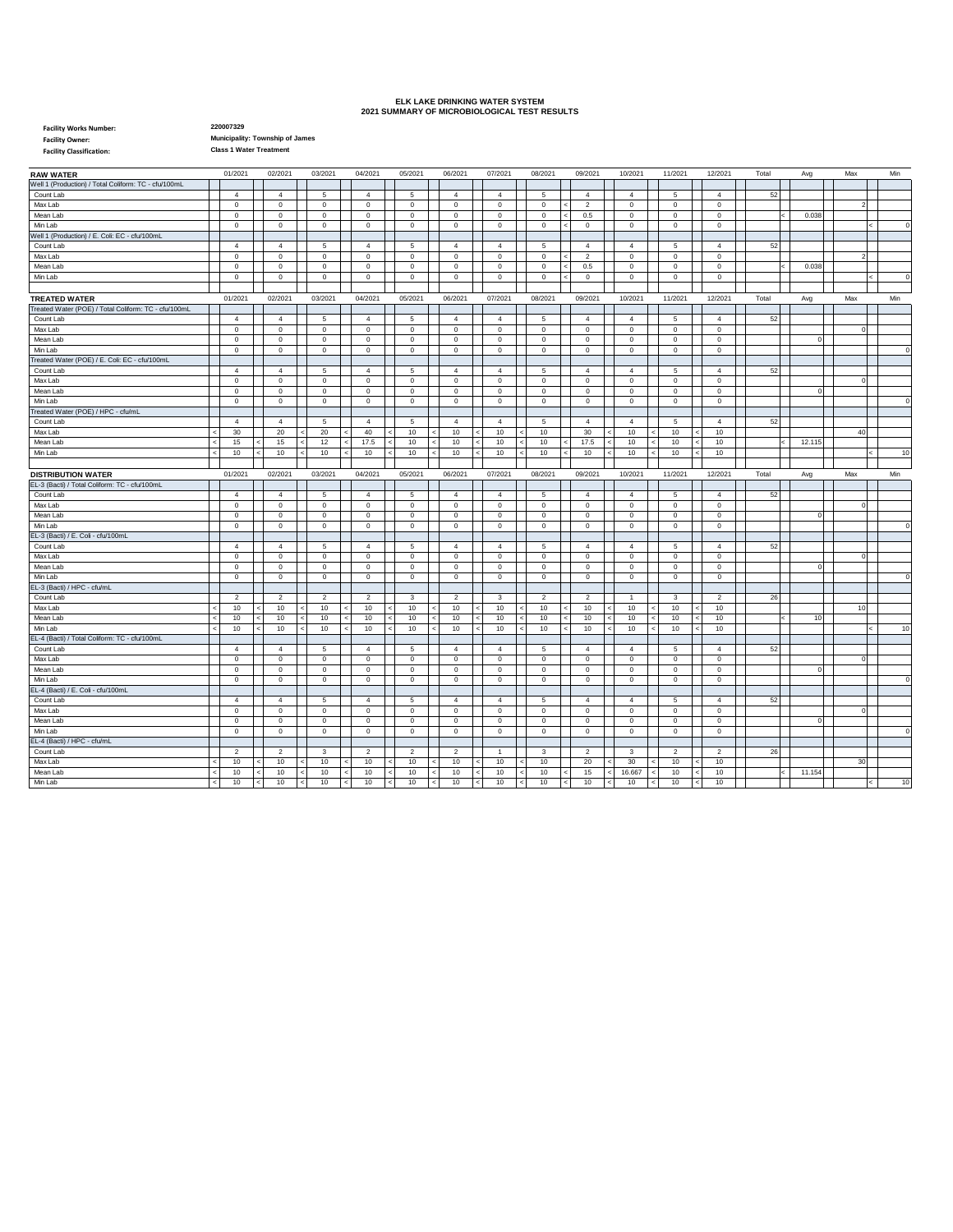### **APPENDIX B** Monthly Summary of Operational Data